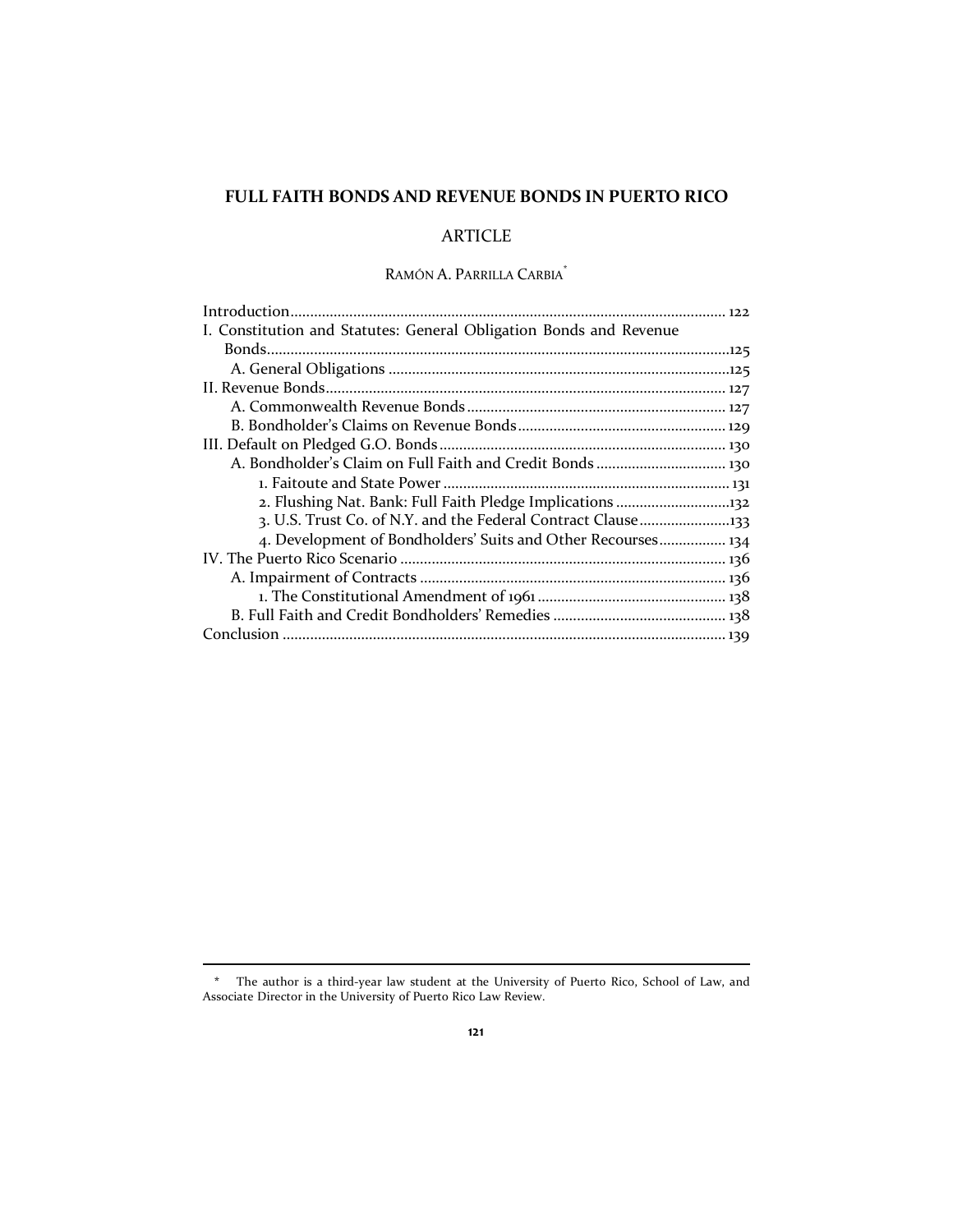INTRODUCTION<sup>\*\*</sup>

UBLIC FINANCING MAY HAVE ITS ORIGINS BACK IN THE EARLY ITALIAN REPUBlics, at the dusk of the Middle Ages. In the early fifteenth century, the Republic of Genoa faced a dire financial crisis. Most government reve-**DUBLIC FINANCING MAY HAVE ITS ORIGINS BACK IN THE EARLY ITALIAN REPUB-**<br>lics, at the dusk of the Middle Ages. In the early fifteenth century, the<br>Republic of Genoa faced a dire financial crisis. Most government reve-<br>nue ruptcy, founded a private organization called *San Giorgio* by which they would exchange the Republic's debt for equity shares in the new institution, acquiring in return a right to collect taxes and operate some of the Republic's profitable businesses.<sup>1</sup>

<span id="page-1-0"></span>Modern government financing has its beginnings in the nineteenth century, when New York issued some bonds in order to finance public infrastructure projects, such as river canals and bridges.<sup>2</sup> Rapidly, other states started issuing bonds to pay for public construction works and projects.<sup>3</sup>

State financing permits governments to obtain a project's social and economic benefit without having to pay for it at once. Instead, the government borrows money in order to achieve the intended goal and, in turn, commits itself to future payment on the loans. This scheme greatly resembles any other type of loan: debtor obtains money advancements and, in turn, commits to pay principal plus interests on a future and determined date. As any other debtor, if government does not comply with the terms, its credit ratings will probably decrease and future credit capabilities will be diminished. In case of default, creditors may not be available to advance future loans. Thus, public debtors are greatly motivated to pay their debts as due and, sometimes, even offer alternate means to comply with loan or bond issuance terms.

The government of the Commonwealth of Puerto Rico is constitutionally authorized to raise funds through public debt issuances. The Constitution also

**<sup>\*\*</sup>** This article tries to examine the general relations between government debtor and its bondholder creditors. In particular, we will try to analyze the Commonwealth's legal framework for public debt financing and debt issuances, examining also the practical meaning of the full faith and credit pledge. There are some who think that Commonwealth's creditors may have lien rights on public property and in case of government default, may even execute said properties for payment on the debts. We will try to show that general obligation (G.O.) creditors of the Commonwealth do not have the right and may not be able to seize Puerto Rico's properties in case of government default, but instead that the full faith pledge actually implies a real and *good faith* commitment to timely pay every debt as they come due and that, ordinarily, state power cannot be invoked to impair said obligation commitments. We will also examine revenue bonds issued by some public entities in Puerto Rico, as well as the differences and similarities between general obligations and revenue bonds. We also point out that at the time this article was written and edited Puerto Rico maintains a clean payment record on its public debt, but recently some questions have emerged regarding its short and mid-term credit capabilities.

**1** Clayton P. Gillette, *Can Public Debt Enhance Democracy?,* 50 WM. & MARY L. REV. 937, 939  $(2008)$ .

**<sup>2</sup>** Richard M. Jones, *The Future of Moral Obligation Bonds as a Method of Government Finance in Texas*, 54 TEX. L. REV. 314, 315 (1976).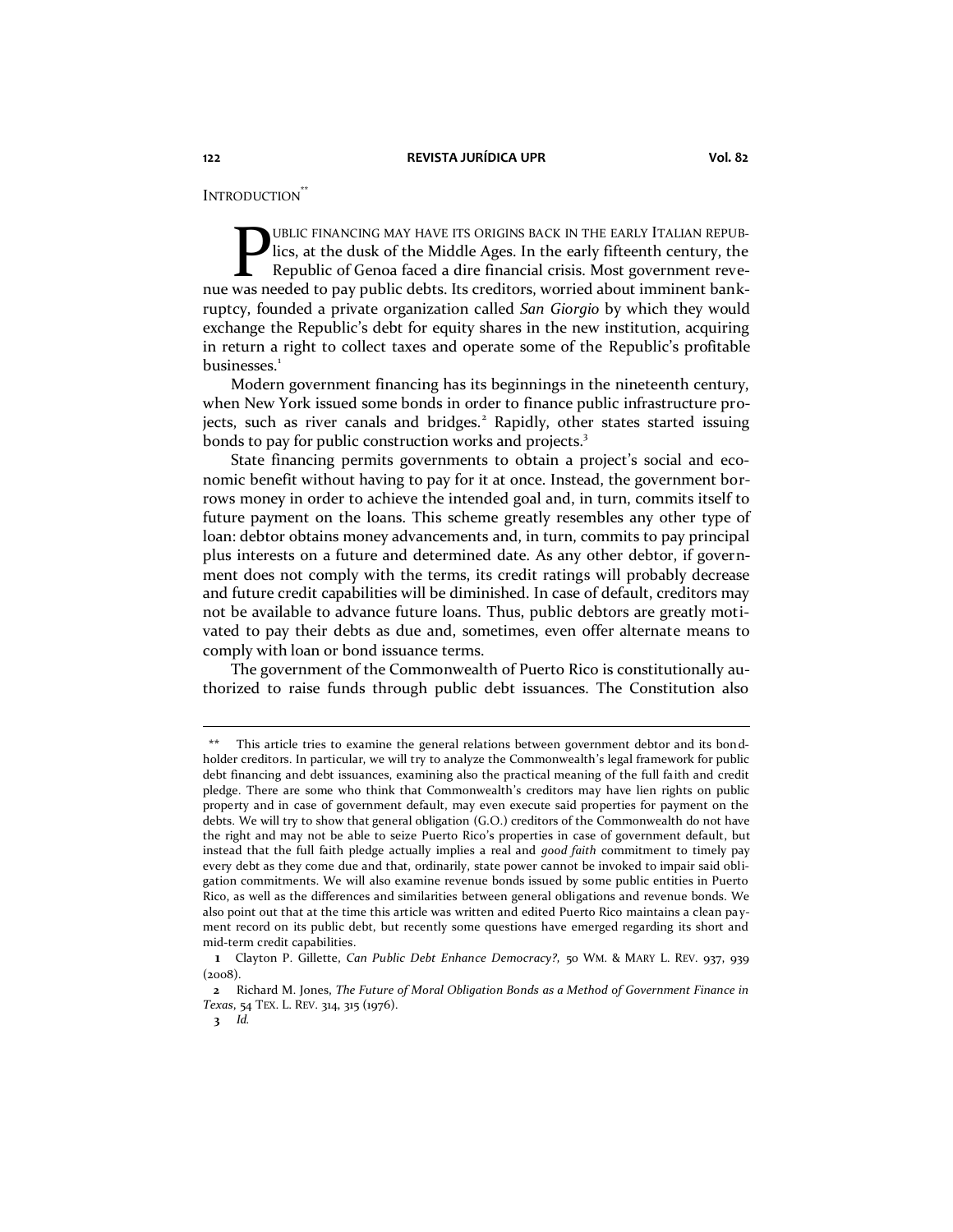provides that Puerto Rico's legislature shall have the power to fix limits of public debt issuance by the municipalities:

*The power of the Commonwealth of Puerto Rico to impose and collect taxes and to authorize their imposition and collection by municipalities shall be exercised as determined by the Legislative Assembly and shall never be surrendered or suspended.* The power of the Commonwealth of Puerto Rico to contract and to authorize the contracting of debts shall be exercised as determined by the Legislative Assembly, but no direct obligations of the Commonwealth for money borrowed directly by the Commonwealth evidenced by bonds or notes for the payment of which the full faith, credit and taxing power of the Commonwealth shall be pledged shall be issued by the Commonwealth if the total of (i) the amount of principal of and interest on such bonds and notes, together with the amount of principal of and interest on all such bonds and notes theretofore issued by the Commonwealth and then outstanding, payable in any fiscal year and (ii) any amounts paid by the Commonwealth in the fiscal year next preceding the then current fiscal year for principal or interest on account of any outstanding obligations evidenced by bonds or notes guaranteed by the Commonwealth, shall exceed 15 percent of the average of the total amount of the annual revenues raised under the provisions of Commonwealth legislation and covered into the Treasury of Puerto Rico in the two fiscal years next preceding the then current fiscal year; and no such bonds or notes issued by the Commonwealth for any purpose other than housing facilities shall mature later than 30 years from their date and no bonds or notes issued for housing facilities shall mature later than 40 years from their date; and the Commonwealth shall not guarantee any obligations evidenced by bonds or notes if the total of the amount payable in any fiscal year on account of principal of and interest on all the direct obligations referred to above theretofore issued by the Commonwealth and then outstanding and the amounts referred to in item (ii) above shall exceed 15 percent of the average of the total amount of such annual revenues.<sup>4</sup>

The Constitution authorizes Puerto Rico's municipalities to pledge their full faith and credit on any obligation, bond or IOU directly issued by said municipalities. It also provides certain limitations for these debts.<sup>5</sup>

Since no bondholder suit has been presented claiming payment of Puerto Rico's general obligations (G.O.), and Puerto Rico has never defaulted on its

**<sup>4</sup>** P.R. CONST. art. VI, § (emphasis added).

**<sup>5</sup>** *Id.* The Constitution establishes that no full faith and credit obligation shall be issued by the municipalities when:

<sup>[</sup>T]ogether with the amount of all such bonds and notes theretofore issued by such municipality and then outstanding, shall exceed the percentage determined by the Legislative Assembly, which shall be not less than five per centum (5%) nor more than ten per centum (10%) of the aggregate tax valuation of the property within such municipality.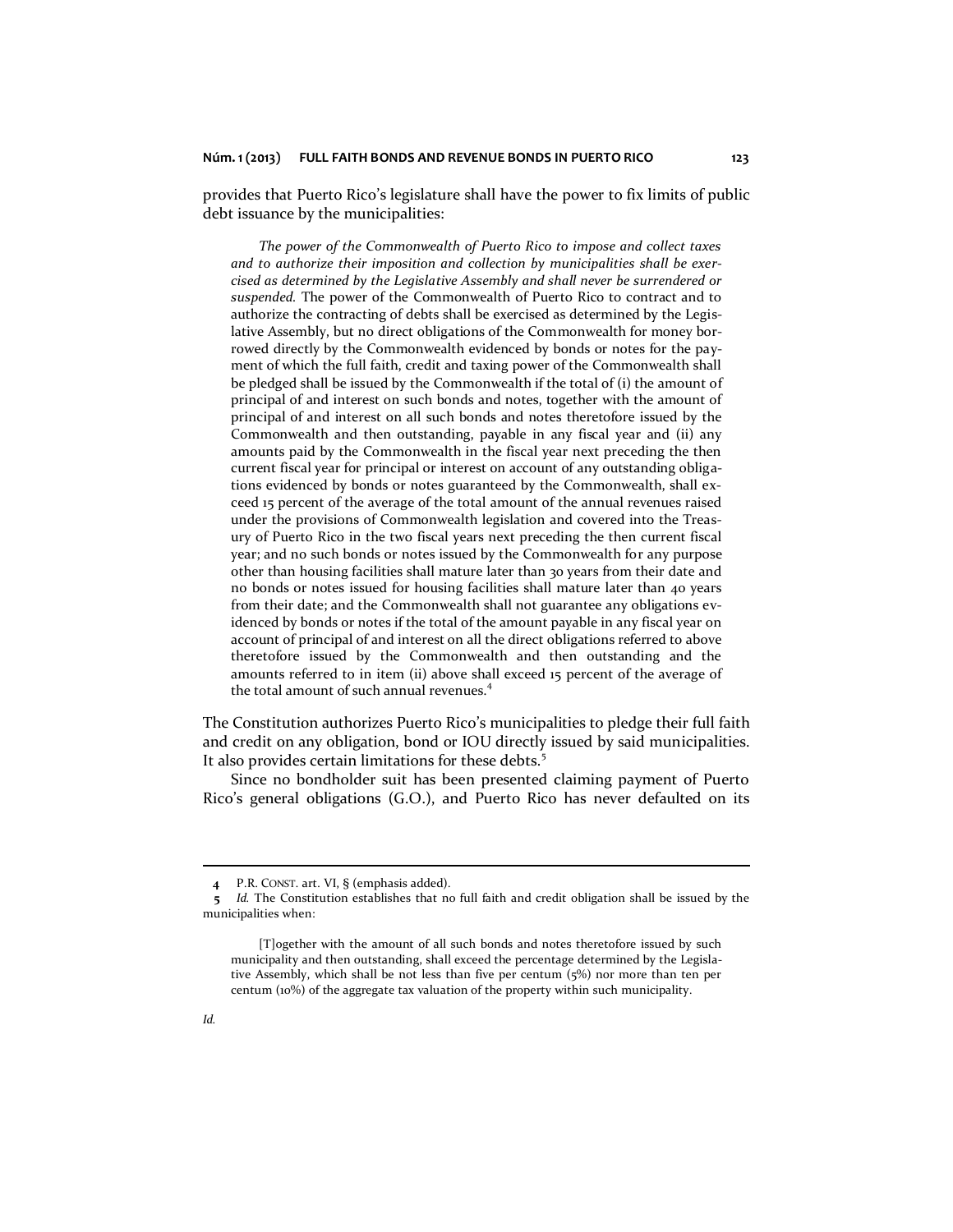public debt,<sup>6</sup> a question arises as to what section two, article six of the Constitution of Puerto Rico actually means. This article will try to establish that Puerto Rico's full faith and credit obligations, as well as its revenue bonds, are unsecured debts and that the Constitution does not concede any security interest or seizing rights to creditors; but also that these debts do not amount to mere moral promises of future payment.<sup>7</sup>

We will also try to establish that the government bears a high burden of proof against impairing its public debt obligations. In fact, Puerto Rico's full faith and credit pledge must be interpreted as a *good faith* promise to pay every public debt as they come due and that, in need of revenues, the Commonwealth pledges that taxes may be raised and collected in order to pay every obligation as due, in accordance with the established terms.

There are other Commonwealth debt obligations. Puerto Rico also issues *revenue bonds*. These bonds are typically issued by a public corporation or a separate public entity and are commonly payable from a direct source; usually revenues to be raised by a public project. For these revenue bonds, the Commonwealth may not pledge its full faith and credit because revenue bond creditors have direct interests upon incomes raised by bond issuer.<sup>8</sup> The Commonwealth also issues other debt obligations by concept of notes or tax and revenue anticipation notes. These may be considered as a type of general obligation debt, but may not be guaranteed by the full faith and credit and the power to raise taxes.<sup>9</sup> Under federal law, Puerto Rico's public debt enjoys a triple tax-exemption; thus, Commonwealth debt is usually very attractive to investors.<sup>10</sup>

**9** *See* Government Development Bank, *Investor Resources*, http://www.gdb-pur.com/investors\_r esources/commonwealth.html (last visited May 21, 2012).

**<sup>6</sup>** Government Development Bank of Puerto Rico (G.D.B.), *Introduction: Debt Payment Record*, http://www.gdb-pur.com/investors\_resources/introduction.html (last visited May 21, 2012).

**<sup>7</sup>** There are some that tend to believe that the Commonwealth Constitution gives Puerto Rico's general obligation (G.O.) creditors security interests or liens over Commonwealth properties or public funds that could, in case of default, be executed, sold or levied by creditors to obtain payment. Also, there are some who think that revenue bondholders may be able to seize or attach public properties in order to obtain payment on these bonds. This article will try to argue and demonstrate that such is not the case in Puerto Rico and that at least some bond creditors cannot seize, levy or attach Commonwealth properties to obtain payment. Nonetheless, these types of debts are not mere moral obligations.

**<sup>8</sup>** The Commonwealth Constitution does not explicitly provide for revenue bonds issuances by public utilities, but said obligations are quite common in Puerto Rico. Public corporations issue them somewhat regularly and according to legislation. *E.g.*, Puerto Rico Aqueduct and Sewer Authority (P.R.A.S.A.) and Puerto Rico Electric Power Authority (P.R.E.P.A.). *See also* Government Development Bank of Puerto Rico (G.D.B.), *Tax Exempt Securities*, http://www.gdb-pur.com/investors\_reso urces/exempt-securities.html (last visited May 21, 2012), for a list of all local bond issuers.

**<sup>10</sup>** Puerto Rican Federal Relations Act, 48 U.S.C.A. § 745 (West 2012). The Puerto Rican Federal Relations Act states that Commonwealth bonds are exempt from federal, state and Commonwealth taxes:

All bonds issued by the Government of Puerto Rico, or by its authority, shall be exempt from taxation by the Government of the United States, or by the Government of Puerto Rico or of any political or municipal subdivision thereof, or by any State, Territory,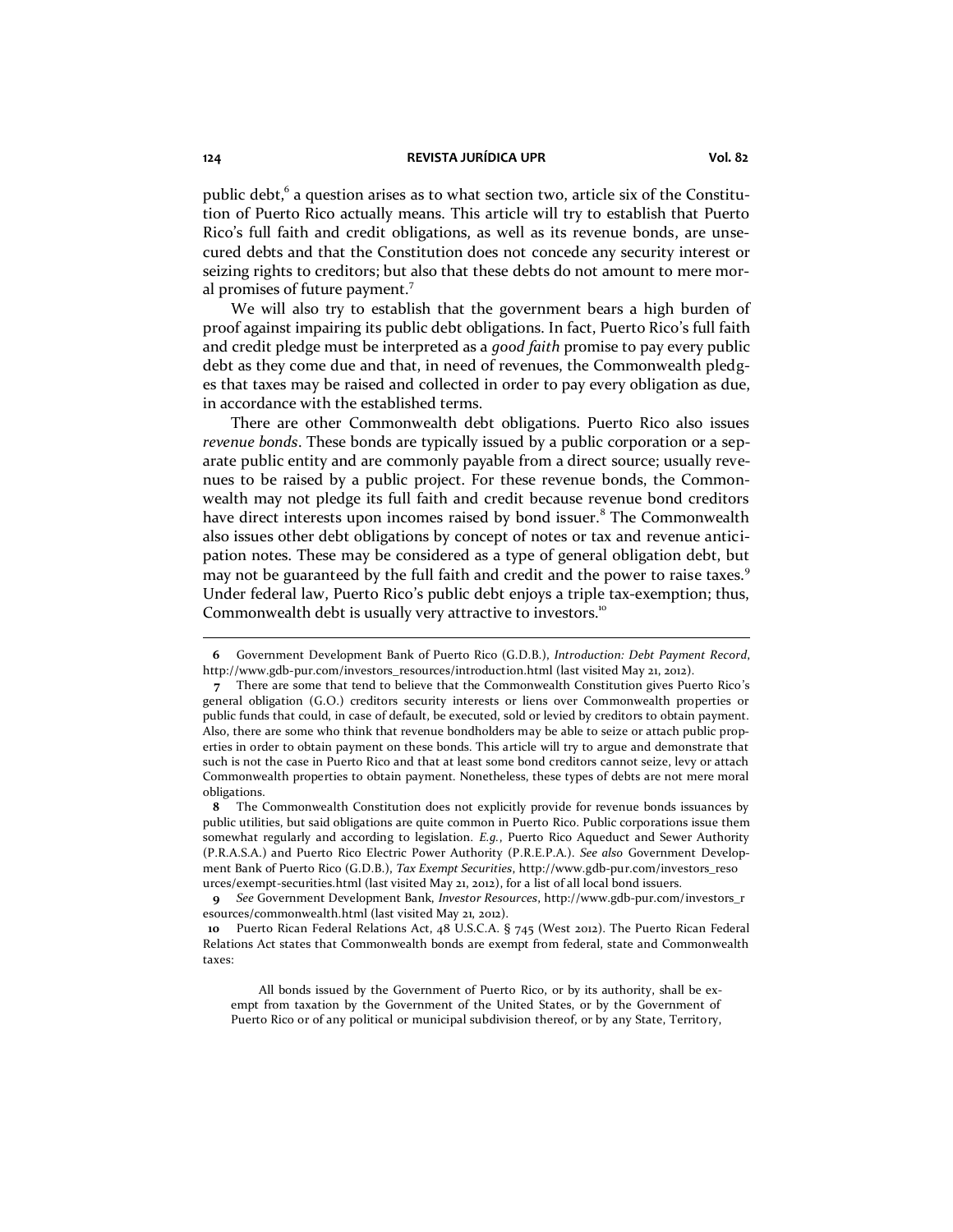# **I.** CONSTITUTION AND STATUTES: GENERAL OBLIGATION BONDS AND **RE VE N UE BON D S**

Section two, article six of the Constitution of Puerto Rico authorizes public debt issuances according to legislative disposition. For its general obligation (G.O.) bond issuances, Puerto Rico pledges its full faith, credit and taxing powers. Commonwealth direct debt, i.e., general obligations, is issued according to state legislation. Municipality debts are issued according to municipal ordinances. Public corporation debts are issued according to the particular statutes of the issuing entity. The Government Development Bank (G.D.B.), which acts as the government's fiscal agent in every debt transaction, must supervise and approve all bond issuances. $11$ 

<span id="page-4-0"></span>A full faith and credit general obligation stands as a different type of public debt compared to revenue bonds. G.O.s are *pledged* debts, which means that the full taxing power of the state or municipality is invoked in order to pay the obligation.<sup>12</sup> However, payment on *revenue obligation bonds* (revenue bonds) is limited to revenues pledged from a determined and designated income source or fund. $13$ 

The full faith pledge in a G.O. implies that the government assumes an irrevocable obligation to use and apply, in good faith, its authorized revenue sources and taxing powers for full and proper payment of principal and interest on the debt as the obligation comes due.<sup>14</sup> Said *good faith promise* implies that the state or municipality will use its general revenue powers to raise sufficient funds for payment.<sup>15</sup> These pledged G.O.s are backed by an "unlimited taxing power on the residents, taxpayers and property owners within the jurisdictional boundaries of the [state or municipal] borrower."<sup>6</sup>

### *A. General Obligations*

Puerto Rico issues G.O.s consistently. Every such issuance requires specific legislative authorization. Any issuance must be individually and independently understood, but the general work frame does not vary greatly.

*Id.* 

or possession, or by any county, municipality, or other municipal subdivision of any State, Territory, or possession of the United States, or by the District of Columbia.

**<sup>11</sup>** *See* P.R. LAWS ANN. tit. 7, § 552 (2006 & Supp. 2012). *See also* Government Development Bank, *Public Debt*, http://www.gdb-pur.com/investors\_resources/public-debt.html (last visited May 21, 2012).

**<sup>12</sup>** 1 M. DAVID GELFAND ET AL., STATE AND LOCAL GOVERNMENT DEBT FINANCING § 1:7 (2nd ed. 2012).

**<sup>13</sup>** *Id.*

**<sup>14</sup>** *Id.*

**<sup>15</sup>** *Id.*

**<sup>16</sup>** *Id.* at 2 § 14:3.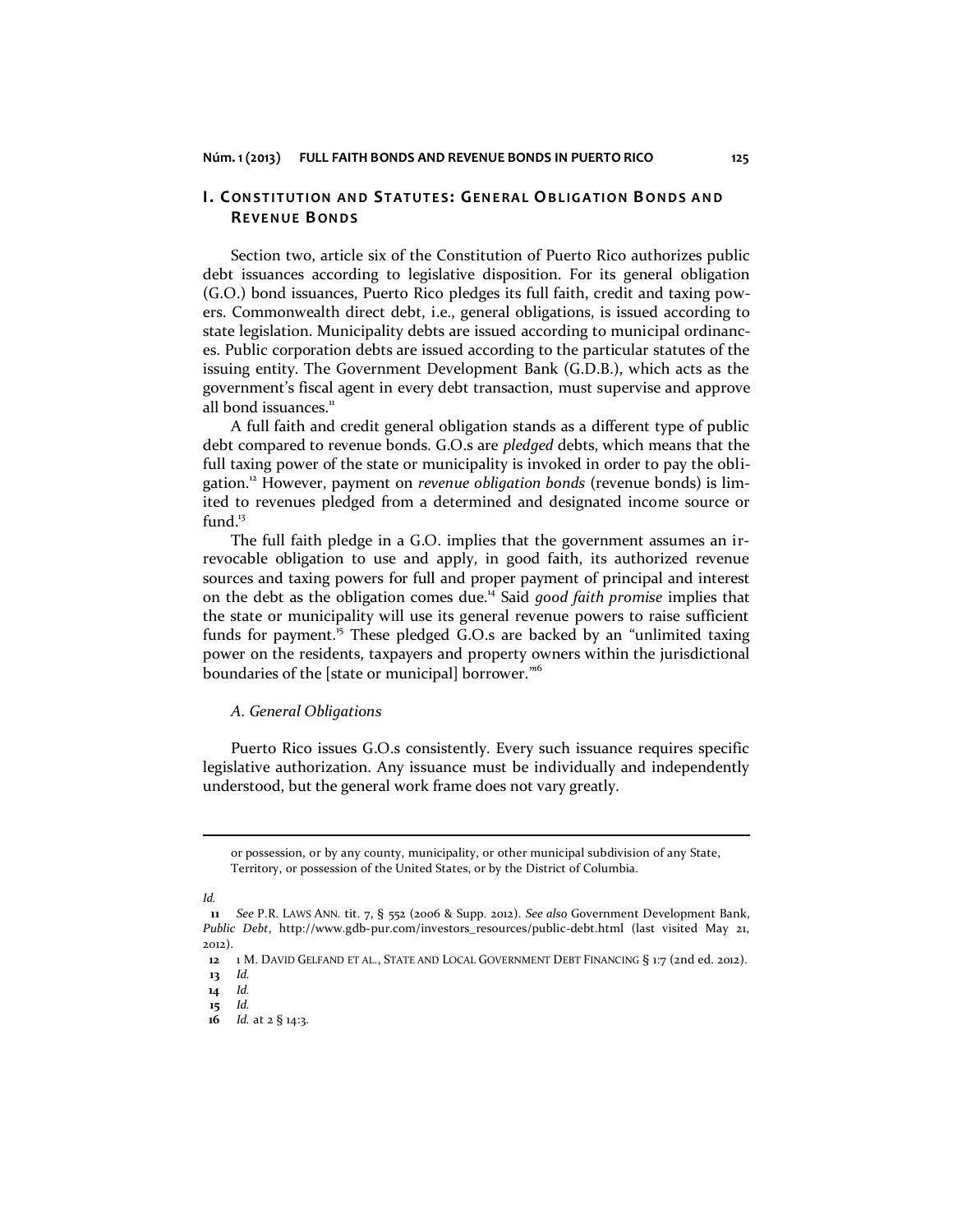In 2008 the Commonwealth issued \$250 million as general obligation bonds for public improvement works.<sup>17</sup> This issuance was carried out pursuant to Act No. 243 of August 9, 2008.<sup>18</sup> The Official Statement provides that Act No. 243 pledged the "good faith, credit and taxing power of the Commonwealth"<sup>19</sup> for prompt payment of the principal and interest of said bonds. The Statement also provides that since the G.O.s are pledged, they are payable from Commonwealth general revenues and that some government incomes do not qualify as general revenues for said purposes.<sup>20</sup>

The Commonwealth also issues some G.O.s by the name of Public Improvement Refunding Bonds.<sup>21</sup> The Official Statement for said issuance states that these debts are general obligation bonds and that the Commonwealth irrevocably pledges its faith, credit and taxing power for full and prompt payment.<sup>22</sup> The Statement also provides that this issuance was done pursuant to Act No. 33 of December 7, 1942 and a Resolution passed on March 7, 2012 adopted in accordance with said Act.<sup>23</sup>

The G.O. issuer is the Commonwealth of Puerto Rico *per se*, and not any other government subdivision. In a 2007 issuance valued at more than \$400 million, pursuant to Act No. 74 of July 23, 2007, the Commonwealth *irrevocably* pledged its faith, credit and taxing power for prompt payment on the bonds.<sup>24</sup>

Again, said bonds are payable, according to the Statement, from Commonwealth general revenues, i.e., all central government revenue, minus monies raised by public corporations (which may issue bonds payable from their own revenues).<sup>25</sup> This means that general obligations are payable from all Commonwealth central government income, i.e., "payable from any funds available for such purpose at the Department of the Treasury in the fiscal year in which such payment is due."<sup>26</sup> This includes, but is not limited to, personal and property taxes, other special taxes and any new tax the Commonwealth deems necessary for prompt and full payment of its debts.<sup>27</sup> The Statement also provides that, according to section two, article six of the Constitution of Puerto Rico, G.O.s are

**18** *Id.*

**<sup>17</sup>** Government Development Bank, *Commonwhealth of Puerto Rico Public Improvement Bonds of 2008, Series A: Introductory Statement*, http://www.gdb-pur.com/pdfs/public\_corp/commonwealth/ PR\_Commonwealth\_250MGO\_OS.pdf (last visited May 22, 2012).

**<sup>19</sup>** *Id.* at 10.

**<sup>20</sup>** *Id.* at 104.

**<sup>21</sup>** Government Development Bank, *Commonwealth of Puerto Rico Public Improvement Refunding*  Bonds, Series 2012B, www.gdb-pur.com/investors\_resources/documents/PRCommonwealtho2a-FIN.p df (last visited May 22, 2012).

**<sup>22</sup>** *Id.*

**<sup>23</sup>** *Id.* at 1.

**<sup>24</sup>** Government Development Bank, *Commonwhealth of Puerto Rico Public Improvement Bonds of 2007, Series A*, http://www.gdb-pur.com/pdfs/public\_corp/commonwealth/2007-09-17-OS-PRComm onwealthGOs408MM.pdf (last visited May 23, 2012).

**<sup>25</sup>** *Id.* at I-33.

**<sup>26</sup>** *Id.* at 10.

**<sup>27</sup>** *Id.* at 11.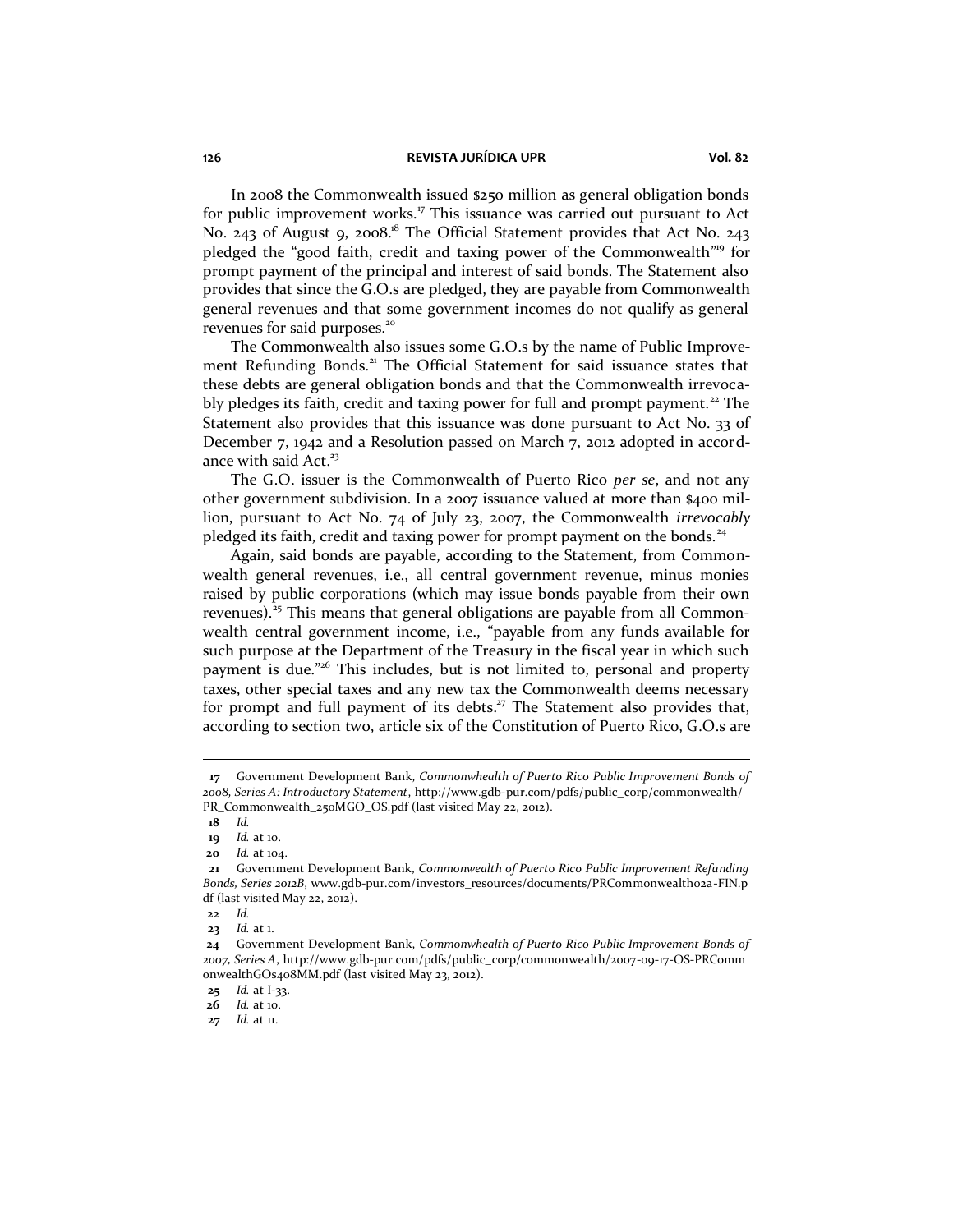#### **Núm. 1 (2013) FULL FAITH BONDS AND REVENUE BONDS IN PUERTO RICO 127**

payable from *internal revenues*, which include income and property taxes and excise taxes on goods and commodities, but does not include other special contributions, such as tobacco and alcohol taxes. $28$ 

Note that every Commonwealth G.O. issuance must be statutorily authorized by Puerto Rico's legislature and that every issuance explicitly provides whether the particular bonds are *pledged* or not. This, of course, is part of the constitutional provisions concerning public debt issuance by the Commonwealth.<sup>29</sup>

# **II. RE VE N UE BON DS**

The other main type of Commonwealth public debt are *revenue bonds*, which are debts payable to bondholders – and according to the statute authorizing their issuance – only from a designated *special fund* or a specified revenue source.<sup>30</sup> Some revenue bonds are payable from special fees or charges paid by users of a public utility or public service system (such as tolls or power utility bills). Some of these obligations specifically provide for fee raises or rate increases on the public utility in order to obtain sufficient funds to amortize these debts. In case of default, revenue bondholders may seek a writ of mandamus requiring debtor to raise or levy proper rates or fees in order to pay in full.<sup>31</sup>

However, it should not be understood that bondholders, either G.O. creditors or revenue bond creditors, have security interests over government properties. Such obligations are "not secured by any real or personal property held as collateral . . . [r]ather, they represent claims on pieces of the borrower's cash flow."<sup>32</sup>

## *A. Commonwealth Revenue Bonds*

The Puerto Rico Electric Power Authority (P.R.E.P.A.) is a Commonwealth public corporation. It is owner of the Island's power utilities and sole provider of electrical services. P.R.E.P.A. boasts that it supplies 99% of all power consumed in Puerto Rico. $33$  As such, it is authorized by its governing statutes to issue its own debt. P.R.E.P.A. revenue bonds are not pledged G.O.s. These revenue bonds are payable from the corporation's net revenues, derived from rates and charges

**<sup>28</sup>** *Id.* at 11-12.

**<sup>29</sup>** P.R. CONST. art. VI, § 2.

**<sup>30</sup>** GELFAND, *supra* not[e 12,](#page-4-0) at 2 § 14:3.

**<sup>31</sup>** *Id.*

**<sup>32</sup>** *Id.* Government may also issue debts in which mortgages or other types of security interests over real property are conceded. Such debts may be known as *conduit* bonds, but this article will not presently examine those. *See id.*

**<sup>33</sup>** Government Development Bank, *Tax-Exempt Securities: Puerto Rico Electric Power Authority (PREPA)* http://www.gdb-pur.com/investors\_resources/prepa.html (last visited May 22, 2012).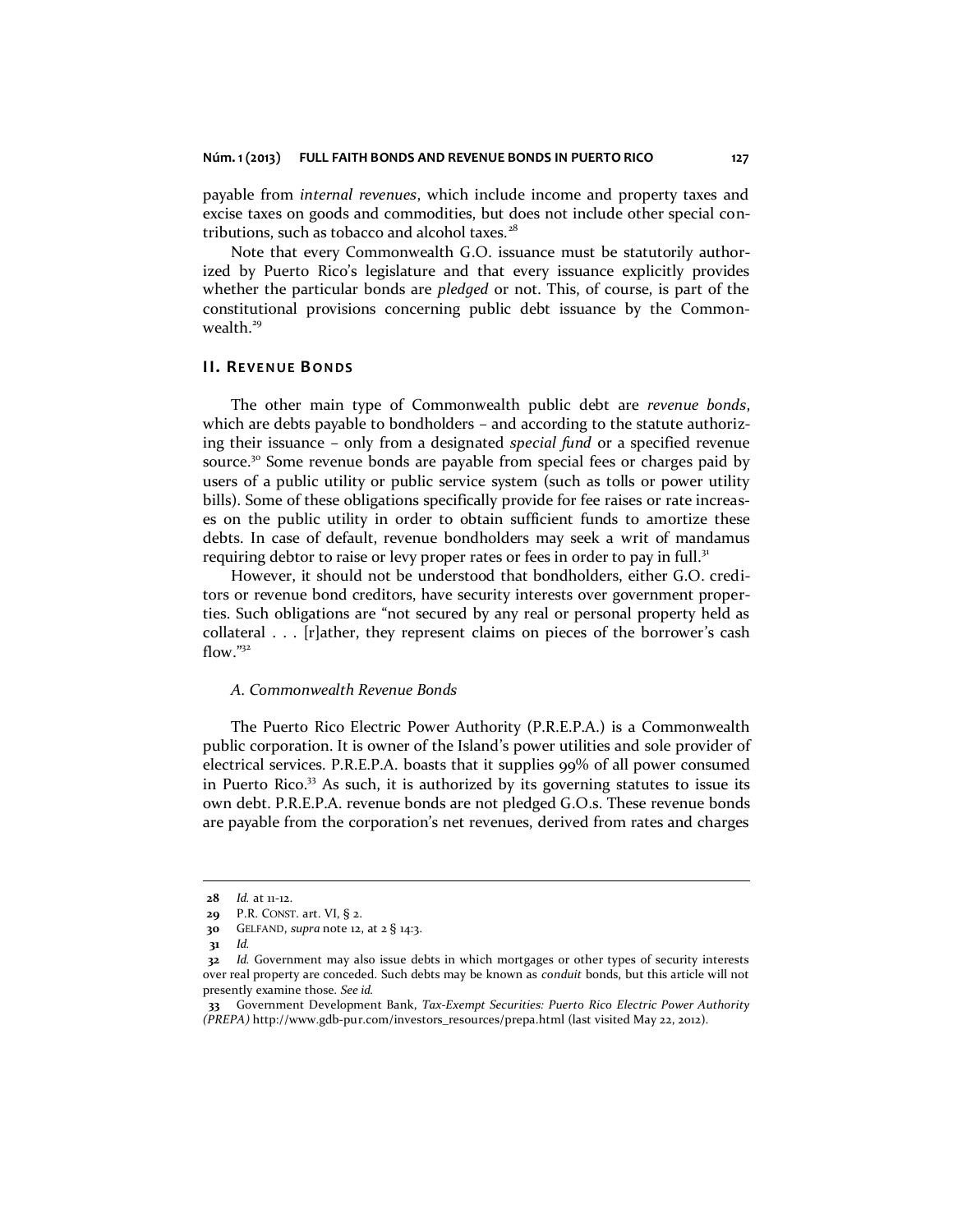for its utility services.<sup>34</sup> Payment on these revenue bonds is also guaranteed by P.R.E.P.A.'s reserve funds.<sup>35</sup>

P.R.E.P.A.'s \$650 million revenue bond issuance in 2012 provides that said bonds are not part of Commonwealth public debt, nor municipalities' debts, and that no one, except the corporation, shall be liable for their payment.<sup>36</sup> The Official Statement provides that these bonds are only payable from the identified payment source, i.e., revenues of the system after expenses.<sup>37</sup> Accordingly, it must be understood that *system* refers to all properties owned and operated by P.R.E.P.A., while *revenue* means all monies received by the corporation as the result of operating its system, after expenses.<sup>38</sup>

The Puerto Rico Aqueduct and Sewer Authority (P.R.A.S.A.) is another revenue bond issuer. P.R.A.S.A. is Puerto Rico's sole water and wastewater owner and service operator, boasting service to 97% of the Commonwealth's population. In a February 12, 2012 issuance for more than \$295 million, this public entity pledged its revenues from water services for payment of the bonds.<sup>39</sup> These bonds are payable solely from and secured by a gross lien on its revenues, but they also concede a first claim right on such revenues.<sup>40</sup>

The 2012 Statement for this issuance provides that P.R.A.S.A., an independent legal entity, will not be stripped of its powers or authority in any way that could impair bondholders' rights.<sup>41</sup> Accordingly, it also provides that, pursuant to the applicable statutes, the G.D.B. acted as financial advisor for this transaction. $42$ 

The Puerto Rico Highway & Transportation Authority (P.R.H.T.A.) constructs, maintains and operates Puerto Rico's highway network. Its revenue bonds are payable solely from special gas and fuel taxes, highway tolls and some license fees. In a 2010 bond issuance and refunding, valued at more than \$297 million, the Official Statement provides that these bonds are payable from and

**<sup>34</sup>** *Id.*

**<sup>35</sup>** *Id.*

**<sup>36</sup>** Government Development Bank, *Puerto Rico Electric Power Authority Power Revenue Bonds, Series 2012 A amd Power Revenue Refunding Bonds, Series 2012B*, http://www.gdbpur.com/investors\_resources/documents/2012-04-23-PRElectricPowerAuth01a-FIN.pdf (last visited May 12, 2012).

**<sup>37</sup>** *Id.* at 32.

**<sup>38</sup>** *Id.*

**<sup>39</sup>** Government Development Bank, *Puerto Rico Aqueduct and Sewer Authority Revenue Bonds, Series 2012B*, www.gdb-pur.com/investors\_resources/documents/PRAqueductSewerAuth02a-FIN-295MM.pdf (last visited May 12, 2012).

**<sup>40</sup>** *Id.* Note that they do not concede liens or a right to seize P.R.A.S.A.'s properties in case of default. Instead, creditors have a right to obtain payment from the first revenues that enter P.R.A.S.A.'s fund, i.e., first claim rights or priority in the order of payment.

**<sup>41</sup>** *Id.* at 72.

**<sup>42</sup>** *Id.*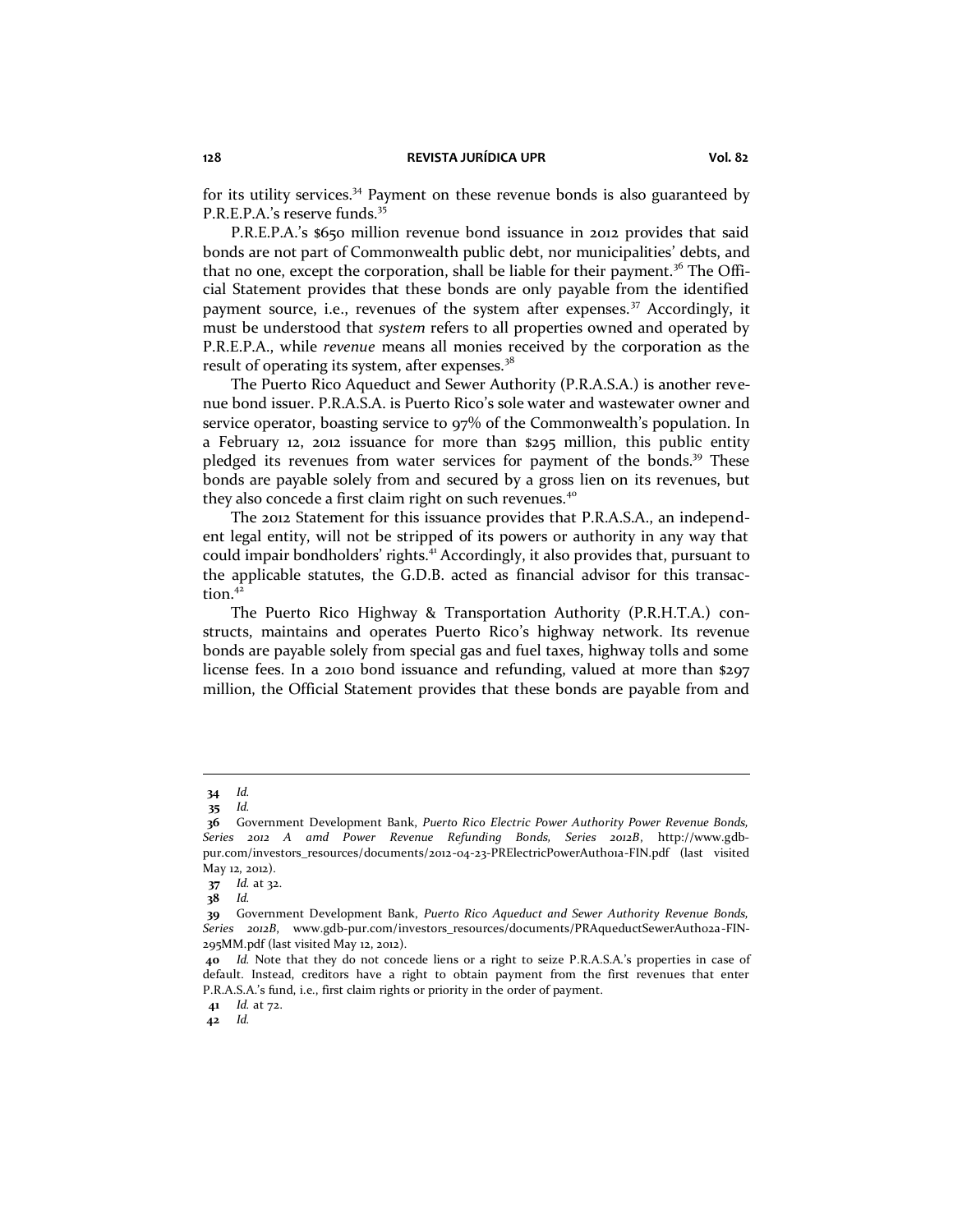secured by P.R.H.T.A. revenues.<sup>43</sup> It also provides that an insurance policy guarantees their full payment.<sup>44</sup>

The aforementioned public entities represent only a small portion of Puerto Rico's revenue bond issuers. Other such issuers include the Puerto Rico Public Employment Retirement System (E.R.S.), the Convention District Center (P.R.C.D.A.), and the Industrial Development Company (P.R.I.D.C.O.), among several others.<sup>45</sup> Their revenue bonds are usually payable only from issuer's income, as identified by the act, resolution or ordinance authorizing issuance. Commonwealth funds or state general revenues are not payment sources for these revenue bonds.

# *B. Bondholder's Claims on Revenue Bonds*

What happens if a revenue bond issuer defaults? What recourse does a bondholder have to obtain payment on these revenue bonds? Can a defaulted revenue bondholder seize, attach or levy upon issuer's properties to satisfy the debt? If neither a lien nor a security interest is conceded, what can creditors do to obtain payment?

Most revenue bonds cannot be accelerated in case of default. Of course, that would depend on the specific statute, ordinance, resolution or covenant authorizing such issuance.<sup>46</sup> Some revenue bond covenants may provide that in case of default, issuer may be required to raise its service rates or charges so they are sufficient for payment of bond's principal and interest.<sup>47</sup> In such circumstances, bondholders may be able to seek a court order or mandamus requiring debtor to raise fees or levy higher service rates.<sup>48</sup> If the bond covenant does not provide any mortgage or security interest as collateral, revenue bondholders may only claim from the issuer's cash funds, after issuer's expenses, and cannot seize debtor's property or bank accounts.<sup>49</sup>

Thus, revenue bonds are payable from incomes generated by issuer's activities,<sup>50</sup> or from special taxes designated as payment source.<sup>51</sup> Bondholders of these types of debt cannot claim payment from Commonwealth general taxes or gen-

**<sup>43</sup>** Government Development Bank, *Puerto Rico Highways and Transportation Authority Highway Revenue Refunding Bonds, Series AA and Transportation Revenue Refunding Bonds, Series H*, www.gdb-pur.com/investors\_resources/documents/PRHighwayaFIN\_000.pdf (last visited May 22, 2012).

**<sup>44</sup>** *Id.* at 12.

**<sup>45</sup>** See generally Government Development Bank, *Tax Exempt Securities*, http://www.gdbpur.com/investors\_resources/exempt-securities.html (last visited May 22, 2012), for a list of all bond issuers in the Commonwealth.

**<sup>46</sup>** GELFAND, *supra* not[e 12,](#page-4-0) at 2 § 14:3.

**<sup>47</sup>** *Id.*

**<sup>48</sup>** *Id.*

**<sup>49</sup>** *See id.*

**<sup>50</sup>** *E.g.*, (1) Power utility service rates and charges; (2) Toll charges; (3) etcetera.

**<sup>51</sup>** GELFAND, *supra* not[e 12,](#page-4-0) at 1 § 10:21.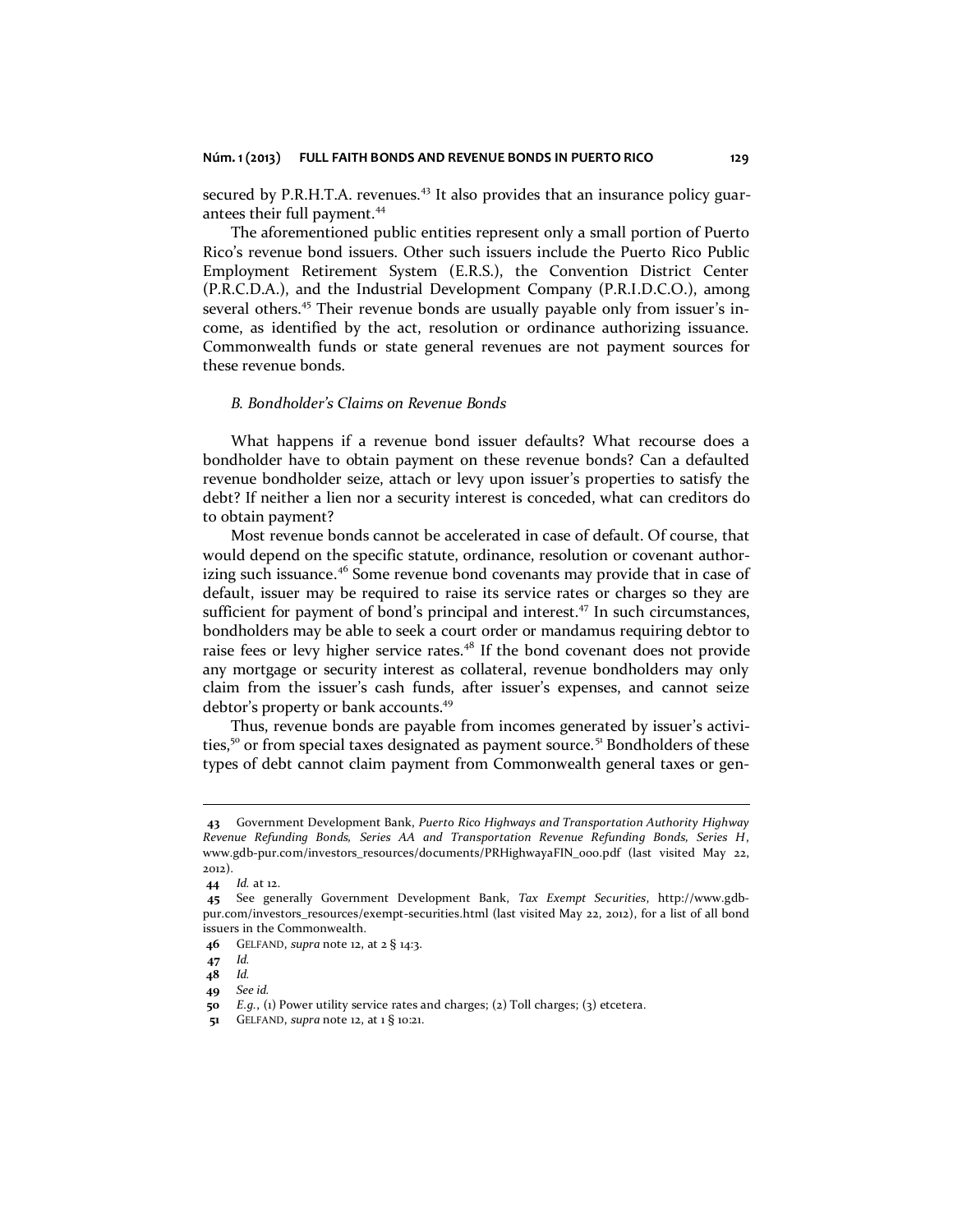eral funds; but only from those funds and sources designated as such by the covenant, ordinance, statute or resolution authorizing the particular debt issuance.<sup>52</sup>

# **III.** DEFAULT ON PLEDGED G.O. BONDS

The main tools of public financing in Puerto Rico have been explained: (a) pledged or full faith and credit general obligations and (b) non-pledged, non-full faith revenue bonds. They are easily identified according to their sources of payment. Pledged G.O.s are payable from Commonwealth general funds, whereas revenue bonds are payable from an identified and specific income source, such as P.R.E.P.A.'s utility charges, P.R.A.S.A.'s water services rates or P.R.H.T.A.'s toll incomes.

# *A. Bondholder's Claim on Full Faith and Credit Bonds*

Puerto Rico's payment record shows that it has never defaulted on any of its obligations. Moreover, Puerto Rico has never reached the constitutional limit on its public debt.<sup>53</sup> This, added to the fact that Commonwealth G.O.s enjoy a triple tax exemption,<sup>54</sup> makes Puerto Rico's public debt very attractive to investors. Since no claim has ever been initiated to obtain payment on Puerto Rico's G.O.s, it begs to question, what can G.O. bondholders do in a default scenario? How may they be protected? As we will see, the Constitution of Puerto Rico already provides a system for creditor assurance.

Puerto Rico's Constitution explicitly permits bondholders to bring court claims for payment on general obligations. Article six states that the Secretary of the Treasury may be required to allocate available funds for amortization of Commonwealth's debts in case creditors claim payment on the pledged bonds.<sup>55</sup> The Constitution also provides that in a default scenario, where available re-

**<sup>52</sup>** *Id.*

**<sup>53</sup>** *See* Government Development Bank, *Investor Resources: Commonwealth of Puerto Rico*, http://www.gdb-pur.com/investors\_resources/commonwealth.html (last visited May 23, 2012). *See also* P.R. CONST. art. VI, § 2. The Commonwealth Constitution establishes that no pledged bonds shall be issued if:

<sup>(</sup>ii) any amounts paid by the Commonwealth in the fiscal year next preceding the then current fiscal year for principal or interest on account of any outstanding obligations evidenced by bonds or notes guaranteed by the Commonwealth, shall exceed 15% of the average of the total amount of the annual revenues raised under the provisions of Commonwealth legislation and covered into the Treasury of Puerto Rico in the two fiscal years next preceding the then current fiscal year . . . .

P.R. CONST. art. VI, § 2.

**<sup>54</sup>** Puerto Rican Federal Relations Act, 48 U.S.C.A. § 745 (West 2012).

**<sup>55</sup>** P.R. CONST. art. VI, § 2.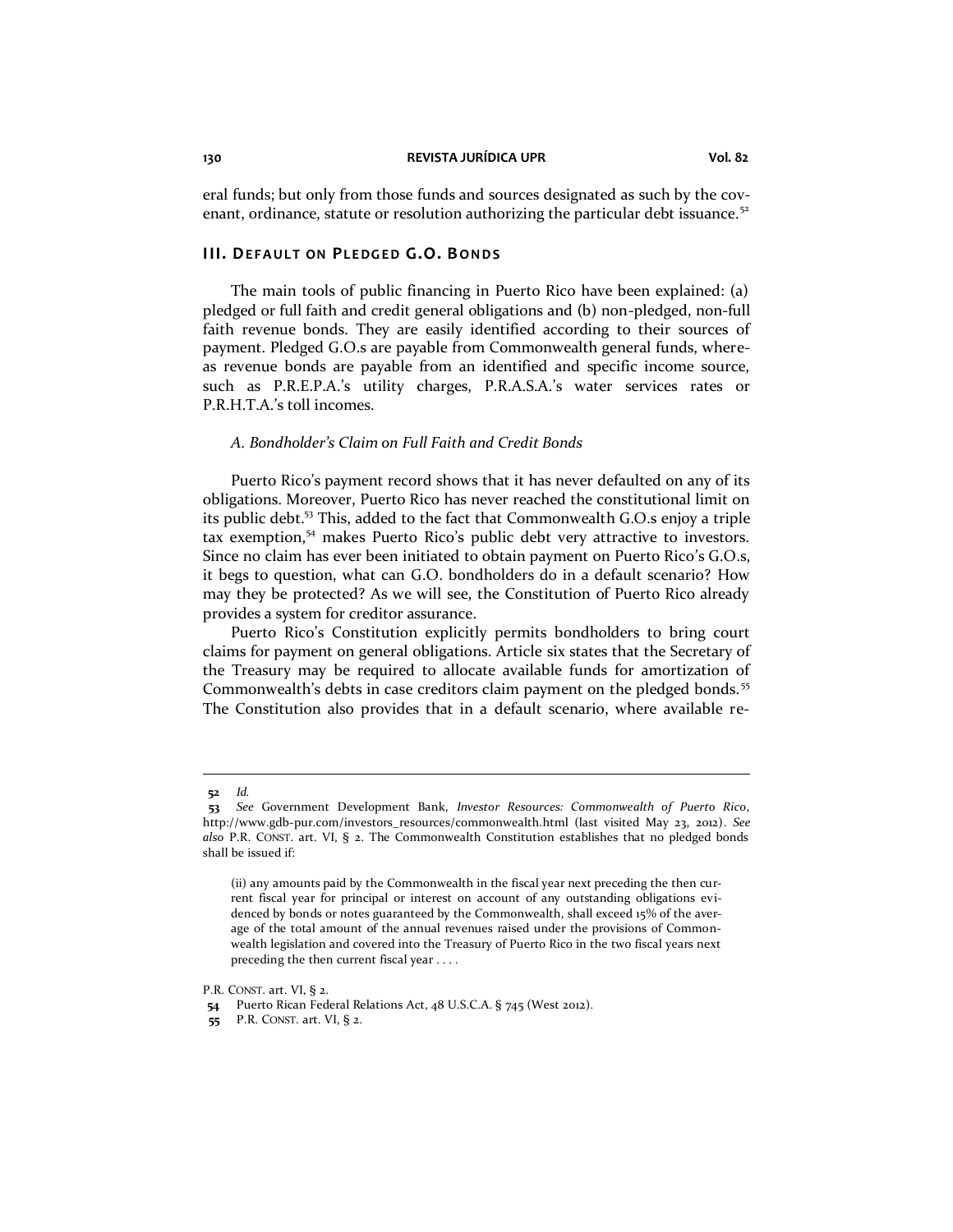sources are insufficient for the fiscal year, the order of payment first requires disbursement for public debt amortization.<sup>56</sup>

We have already seen that bondholders do not have a right to seize or levy upon Commonwealth property and that pledged G.O.s are only payable from government general funds. What other recourse may bondholders have? What if debtor simply denies payment when asked?

#### 1. Faitoute and State Power

In *Faitoute Iron & Steel Co. v. City of Asbury*, <sup>57</sup> Asbury, a New Jersey city, had issued large amounts of public debt by way of general obligation bonds. Foreseeing that default was imminent, bondholders asked that Asbury be put under a special state finance commission. State law provided a special receivership could be established in order to accomplish the ordered payment of claims brought against public debtor.

Pursuant to said statute, Asbury was placed under control of the special state commission, which in turn devised a scheme for refunding the defaulted bonds. However, some Asbury bondholders did not approve the refunding plan and initiated suits based on a contract impairment theory, claiming face value on the G.O.s.

In dismissing these claims, the U.S. Supreme Court stated that the devised refunding scheme was not an impairment of obligations under the federal Contract Clause. It added that the taxing power of the municipality could not be distributed or surrendered to bondholders in order to obtain payment on the G.O.s.<sup>58</sup> The Court stated that:

An unsecured municipal security is therefore merely a draft on the good faith of a municipality in exercising its taxing power. The notion that a city has unlimited taxing power is, of course, an illusion. A city cannot be taken over and operated for the benefit of its creditors, nor can its creditors take over the taxing power. 59

The Court recognized that the only remedy for enforcement of the bond claim was a writ of mandamus compelling the levy of new city taxes, but that

*Id.* (citations omitted).

**<sup>56</sup>** *Id.* § 8.

**<sup>57</sup>** Faitoute Iron & Steel Co. v. City of Asbury Park, 316 U.S. 502 (1942).

**<sup>58</sup>** *Id.* at 509.

**<sup>59</sup>** *Id.* It also stated that:

A municipal corporation . . . is a representative not only of the State, but is a portion of its governmental power. . . . The State may withdraw these local powers of government at pleasure, and may, through its legislature or other appointed channels, govern the local territory as it governs the State at large. It may enlarge or contract its powers or destroy its existence.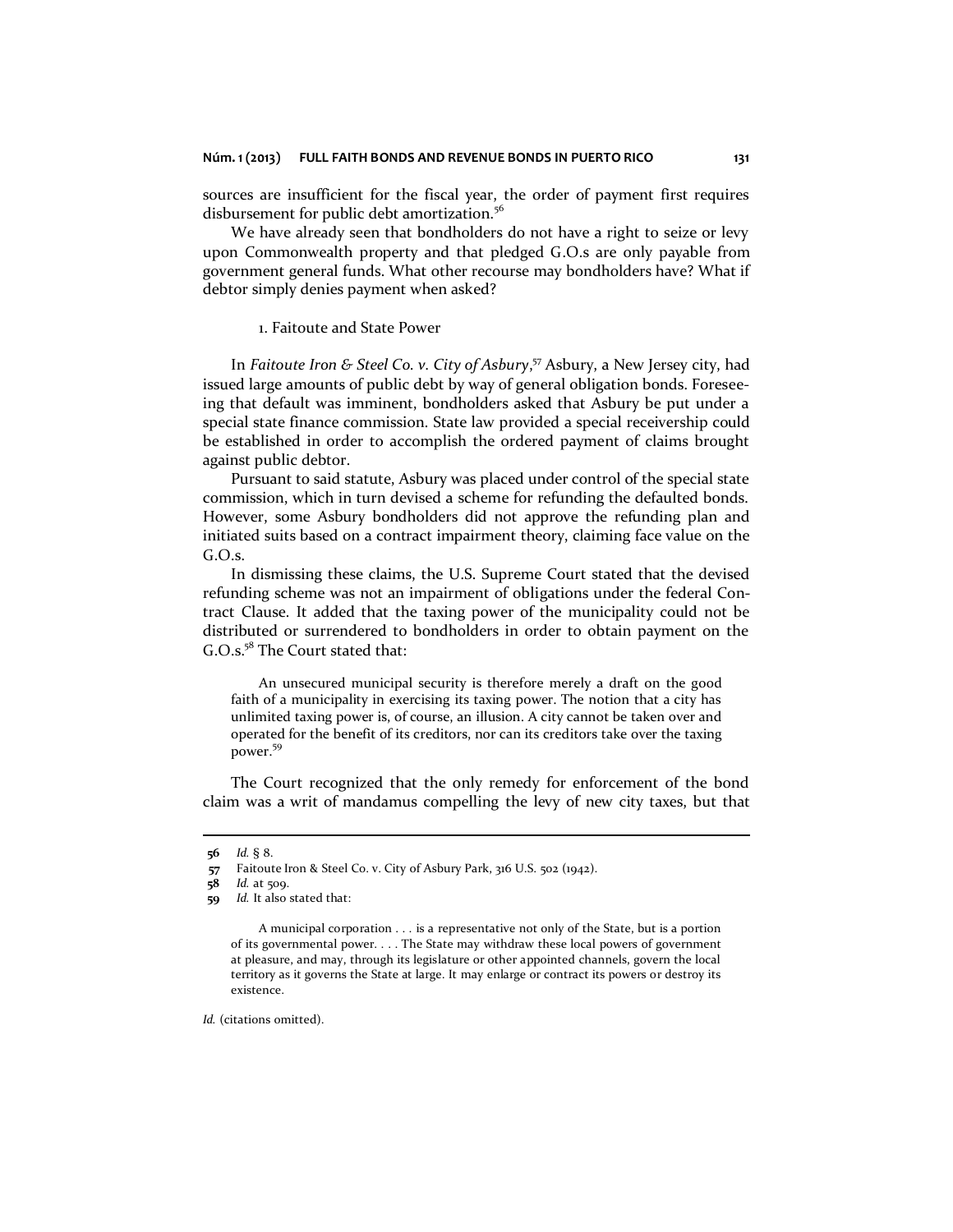such remedy was just the equivalent of "the empty right to litigate."<sup>60</sup> The Court explained that every time state courts had issued such orders, their intent was easily frustrated by resignation of the government official required to levy the  $\text{tax.}^{61}$ 

The Court concluded that the refunding scheme devised by the special state commission, pursuant to New Jersey law, was precisely what defaulted bondholders needed to assure payment of their unsecured G.O.s. The New Jersey statute provided that approval of the debt adjustment scheme required agreement by 85% of creditors.<sup>62</sup> Since no other reasonable remedy was possible and the refunding scheme only modified the general obligations, the Court found no contract impairment.<sup>63</sup>

#### 2. Flushing Nat. Bank: Full Faith Pledge Implications

Several decades after *Faitoute*, New York state courts appeared to digress from the *Faitoute* holding. In *Flushing Nat. Bank v. MAC for City of N.Y*., <sup>64</sup> a New York City note holder brought suit asking that a New York law that declared a moratorium on said notes be declared unconstitutional. Since the State constitution prohibited the city from issuing public debts without pledging the full faith and credit, the court held the Moratorium Act, in denying creditors any judicial remedies for a three year period, rendered "meaningless" the faith and credit pledge.<sup>65</sup>

The New York Moratorium Act provided that during a period of three years no action or court claim could be brought against any state entity seeking to enforce any order or judgment for payment on city bonds, regardless whether any payment was due during that period.<sup>66</sup> The statute also provided that during the three-year span no action or court proceeding claiming short-term city notes could be initiated. $67$ 

In declaring the Act unconstitutional, the New York court stated that the faith and credit pledge was to be regarded as an obligation to pay debts and a commitment of the city's taxing powers to generate sufficient revenues for said payments. However, the court stated that the pledge did not create a lien or security interest upon debtor's revenue. Instead, it should be interpreted as an

**<sup>60</sup>** *Id.* at 510.

**<sup>61</sup>** *Id.* at 511. The Opinion narrates that some state officials had run for office on a platform of willingness to be held in contempt of court rather than complying with such court orders. *Id.* at 511. **62** *Id.* at 504.

**<sup>63</sup>** *Id.* at 515-16. However, the Court narrowed its holding and stated that it was not concerned over secured bond claims, i.e., debts in which a security interest is present as payment assurance.

**<sup>64</sup>** Flushing Nat. Bank v. Municipal Assistance Corp., 40 N.Y.2d 731 (1976).

**<sup>65</sup>** *Id.* at 732.

**<sup>66</sup>** *Id.* at 733-34.

**<sup>67</sup>** *Id.* at 734.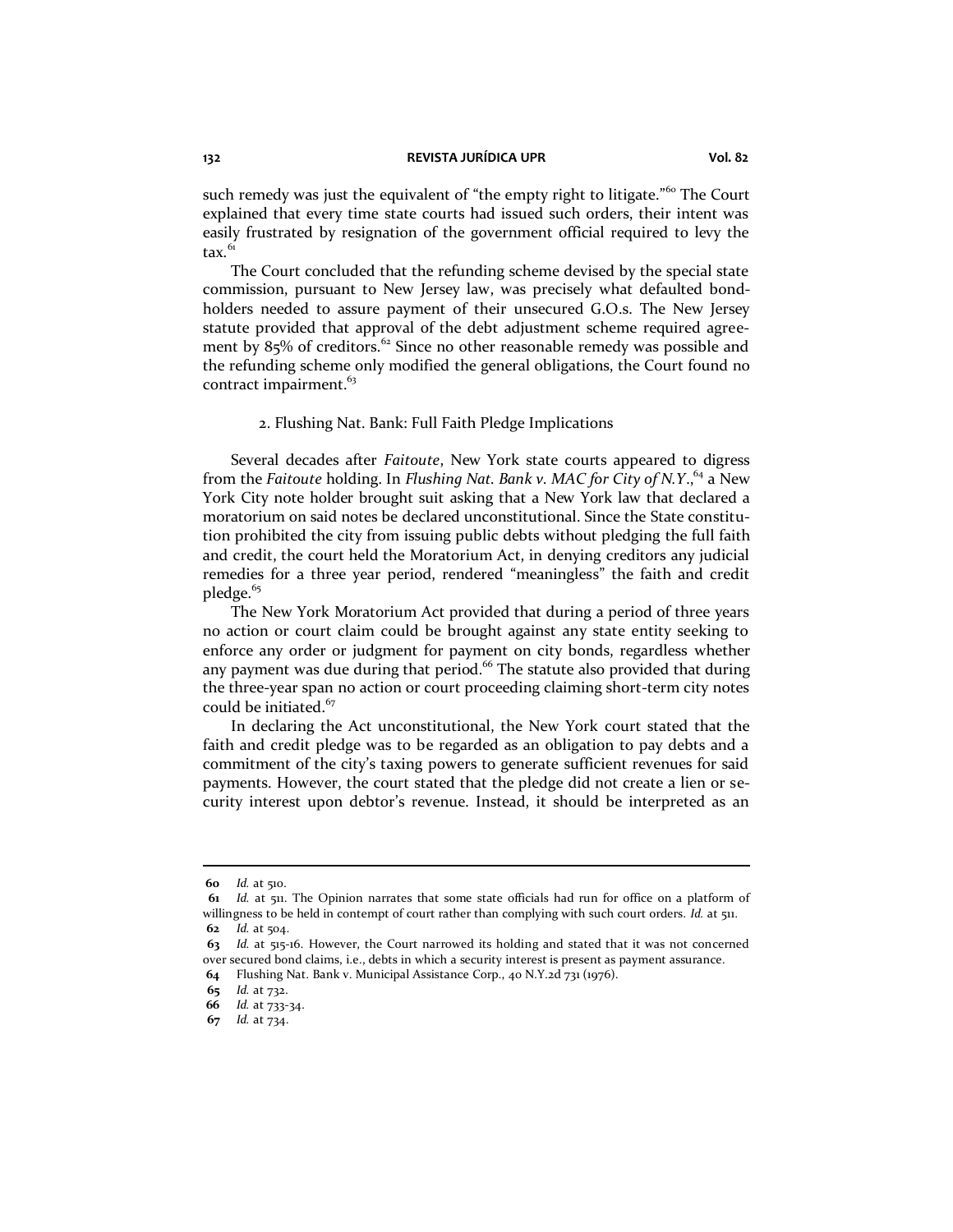acknowledgment of indebtedness, which in turn would be "enforceable in an ordinary action" if the obligation failed.<sup>68</sup>

The New York court found that:

A faith and credit obligation is, therefore, entirely different from a revenue obligation, which is limited to a pledge of revenues from a designated source or fund . . . [i]t is also in contrast to a moral obligation, which is backed not by a legally enforceable promise to pay but only by a moral commitment.<sup>69</sup>

Thus, it held that since state constitution required New York City to pledge its indebtedness with the full faith and credit, the Moratorium Act would enable debtor to ignore its pledge, thus contradicting constitutional requirements.<sup>70</sup> Since the constitutional pledge served as creditor protection against state police powers being construed to waive payment on public debts, the statute was contrary to constitutional purposes.

The *Flushing* court also stated that the full faith pledge made it "imperative [to pay debt obligations] even if tax limits be exceeded."<sup>71</sup> In fact, New York's Constitution provided that a municipal officer could be required to allocate sufficient funds for payment of debts if a bondholder suit arose claiming due obligations and, in a default scenario, sufficient funds be set apart from first incoming revenues for prompt payment.<sup>72</sup> Lastly, the *Flushing* court majority refused the dissent's argument that the state police powers could not be invoked in dire financial circumstances to avoid payment of public debts. Thus, the court held that a constitutional interpretation of state powers being applied to suspend or delay prompt payment on the bonds was impermissible.

### 3. U.S. Trust Co. of N.Y. and the Federal Contract Clause

In *U.S. Trust Co. of New York v. New Jersey*, <sup>73</sup> New York and New Jersey had jointly established the Port Authority as an independent legal entity with large private capital investment, broad powers to administrate its holdings and authority to pledge its revenues securing payment of debts. When the Oil Crisis erupted in the early 70s, New York and New Jersey tried to retroactively repeal the Port Authority covenant, reducing Port Authority powers in order to cut large state deficits and use some of the newly available funds for other public policy purposes. Bondholders brought suit claiming that such repeal of the covenant amounted to impairment of their credit holdings on the Port Authority.

**<sup>68</sup>** *Id.* at 735.

**<sup>69</sup>** *Id.*

**<sup>70</sup>** *Id.* at 736.

**<sup>71</sup>** *Id.* at 737.

**<sup>72</sup>** *Id.* at 738. *See also* N.Y. CONST. art. VIII, § 2. Said clause requires that sufficient funds be set aside from first revenues and applied for payment.

**<sup>73</sup>** U.S. Trust Co. of New York v. New Jersey, 431 U.S. 1 (1977).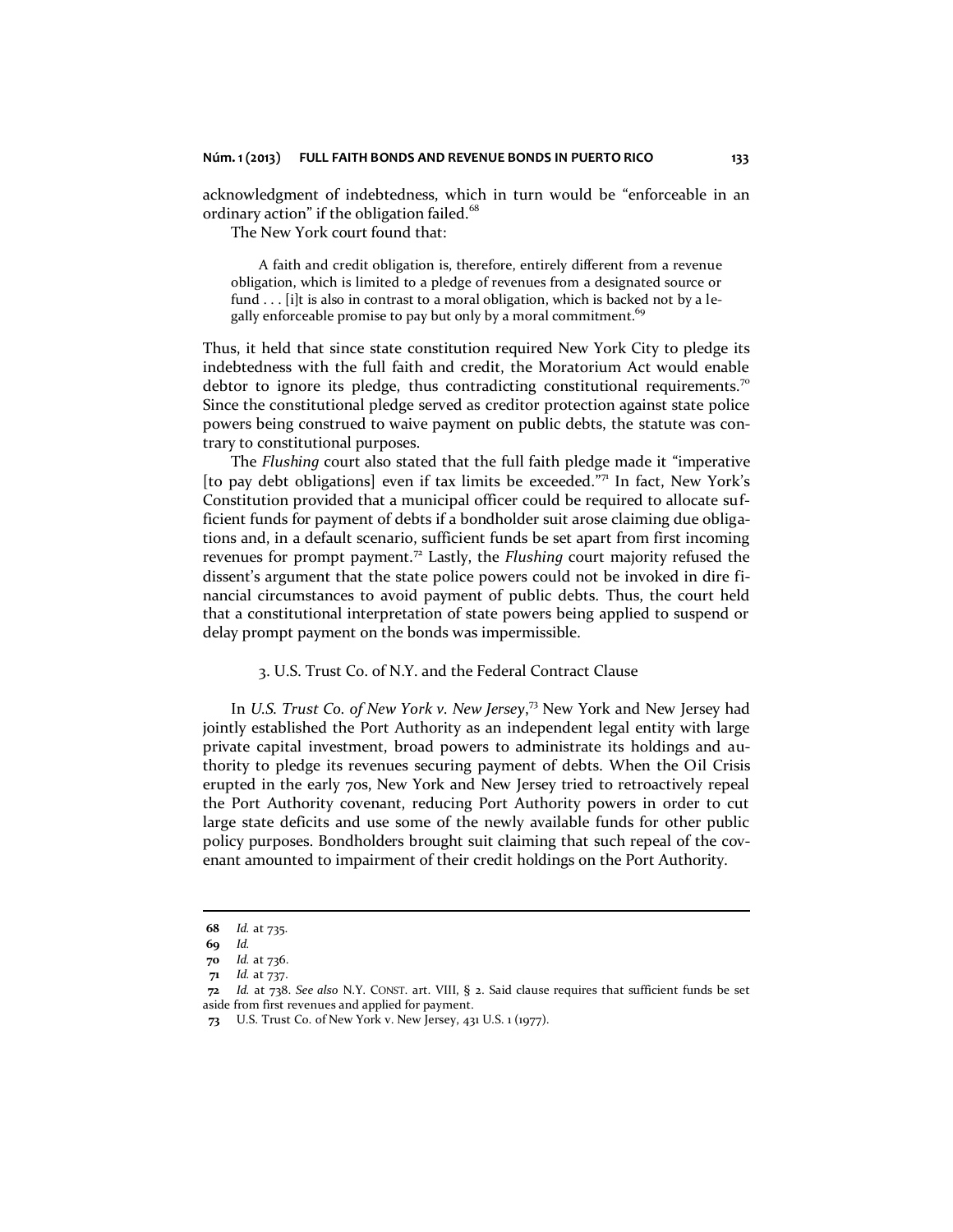The U.S. Supreme Court found that, as a matter of law, New York and New Jersey had contracted debt obligations with Port Authority revenue bondholders. Since the referred covenant repeal authorized lower borrowing margins and greater deficits on Port Authority finances, such repeal would reduce available revenues for payment of the bonds.<sup>74</sup> The Court stated that the federal Contract Clause was not to be interpreted as an absolute prohibition of contract modifications, nor that it should be literally read. Instead, the Contract Clause should be balanced against state police powers, depending on the circumstances at issue.<sup>75</sup>

The Court determined that, since states could enter contracts and bind in financial obligations, their spending powers could be *relinquished* and state-taxing authority could be exercised for payment of public debts.<sup>76</sup> The Court stated that the *Faitoute* holding was the only recent instance in which it had sustained a bond contract "alteration." <sup>77</sup> Since in *Faitoute*, Asbury City could not have paid its debts according to the original terms, the state refunding plan allowed an effective compliance with debt obligations. Differentiating *Faitoute*, the Court found that the Port Authority case presented "a much more serious impairment"78 which was not sustainable by previous holdings.

It then determined that a "[s]tate cannot refuse to meet its legitimate financial obligations simply because it would prefer to spend money promoting the public good rather than the private welfare of its creditors."79 In rejecting states' claim, the Court found that repeal of the Port Authority covenant was neither necessary nor reasonable to achieve the asserted public purposes. It then declared that less drastic means would have been available and that a "[s]tate is not free to impose a drastic impairment when an evident and more moderate course would serve its purposes equally well."<sup>80</sup> The covenant repeal was found contrary to the federal Contract Clause.<sup>81</sup>

## 4. Development of Bondholders' Suits and Other Recourses

Neither a pledge of full faith and credit nor a revenue pledge of direct income sources may be understood as absolute payment security.<sup>82</sup> However,

**<sup>74</sup>** *Id.* at 20-21.

**<sup>75</sup>** *Id.* at 21.

**<sup>76</sup>** *Id.* at 24. **77** *Id.* at 27.

**<sup>78</sup>** *Id.* at 28.

**<sup>79</sup>** *Id.* at 29.

**<sup>80</sup>** *Id.* at 31.

**<sup>81</sup>** Chief Justice Burger stated in his concurrence that the states had not demonstrated that the impairment was essential to achieve the advanced public policy purposes. The three dissenting Justices argued that although states should not be able to freely impair their obligations, the Contract Clause could not be used to create a safe haven for private rights and that states had properly acted in accordance to their financial welfare.

**<sup>82</sup>** Kenneth W. Bond, *Enhancing the Security Behind Municipal Obligations: Flushing and U.S. Trust Lead the Way*, 6 FORDHAM URB. L. J. 1, 2 (1977).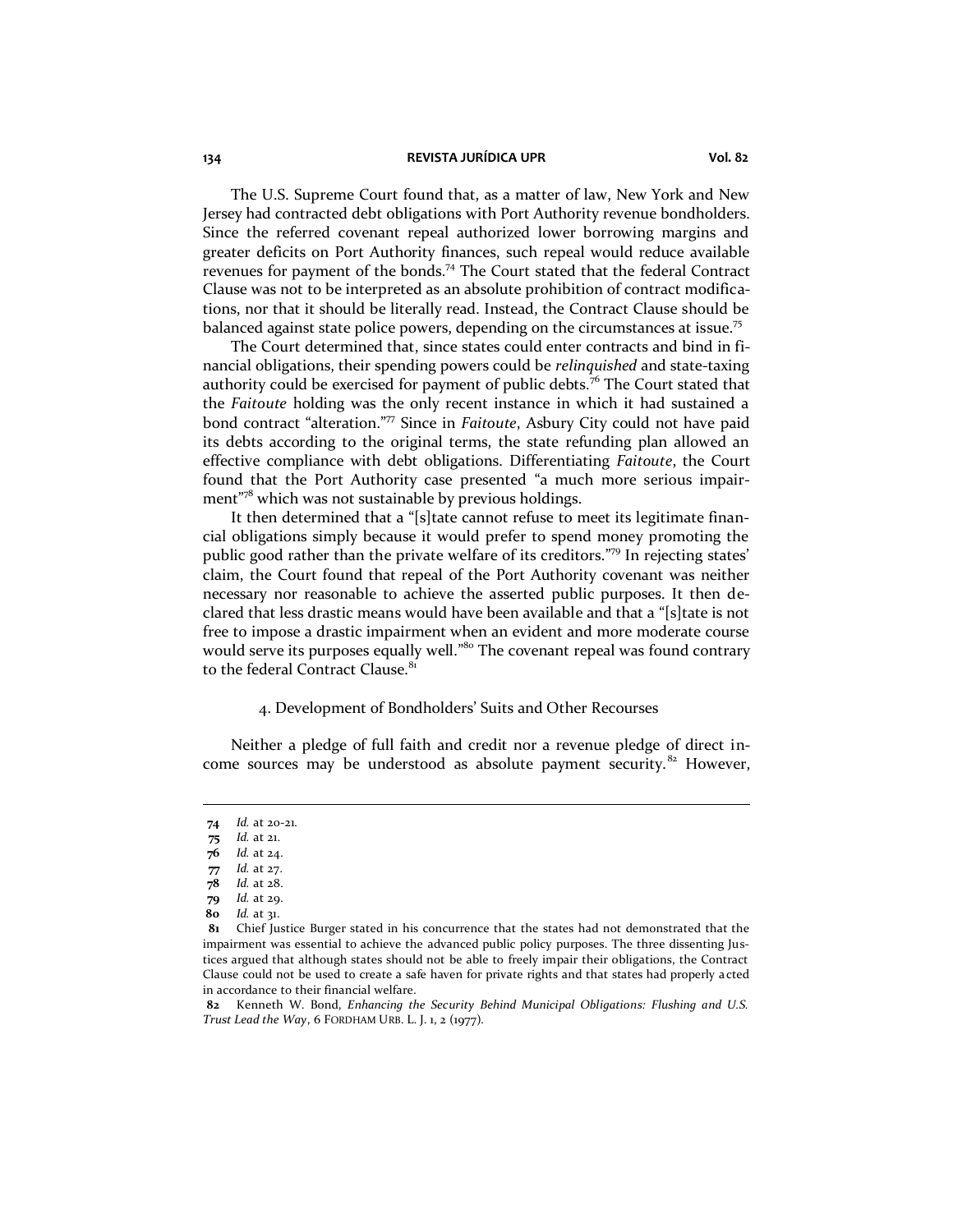#### **Núm. 1 (2013) FULL FAITH BONDS AND REVENUE BONDS IN PUERTO RICO 135**

*Flushing* and *U.S. Trust* present some limitations on government powers.<sup>83</sup> These cases suggest that states have a substantial burden in proving that a possible impairment of public debt obligations is a necessary and reasonable measure. Before *U.S. Trust*, some cases had already suggested that when states contracted public debt obligations they could not impair creditors' rights afterwards.<sup>84</sup>

The above-mentioned cases point out that pledged G.O.s impose a trust on public debtors to hold and protect such obligations, and that state legislation cannot impair debt terms subsequently.<sup>85</sup> Read together, *U.S. Trust* and *Flushing* suggest that even a slight modification of debt terms might be impermissible. Such modifications might turn into a *slippery slope* scenario, where small alterations pave the way for substantial impairments, until no creditor protection remains whatsoever.<sup>86</sup> U.S. Trust suggests that both pledged G.O.s and revenue bond obligations have to remain unchanged throughout their outstanding peri $od.<sup>87</sup>$ 

However, *Faitoute* remains good law after *U.S. Trust*. Some distinctions are necessary. (1) *Faitoute* was examined in absence of federal bankruptcy laws.<sup>88</sup> The case was decided under New Jersey law, which provided a debt adjustment scheme for distressed public debtors. (2) The *Faitoute* refunding plan required a high percentage of approval by G.O. bondholders, which meant that most creditors agreed to the plan. Thus, they were arguably estopped from any impairment claim.<sup>89</sup> (3) In *Faitoute*, Asbury City seemed to assert a very serious financial crisis, which in turn allowed state police powers to be exercised. (4) Finally, the refunding scheme only substituted old bonds with new ones that had longer due periods, but were equally pledged.<sup>90</sup>

Furthermore, the Supreme Court's reasoning in *U.S. Trust* and New York's state court rationale in *Flushing* suggest that *financial embarrassment* is not enough to permit states to invoke their police powers in the ways ascertained.<sup>91</sup> The facts suggested that the Port Authority in *U.S. Trust* and New York City in *Flushing* had either self-inflicted their poor fiscal status, or had alternate means to raise new revenues.<sup>92</sup> The *Faitoute* case stands as approving public debt term alterations, but it may seem that *Flushing* and *U.S. Trust* effectively saved distressed issuers from self-inflicting damage. A contrary result in *Flushing* and *U.S. Trust* may have had negative consequences in the long run. Municipalities or

**<sup>83</sup>** *Id.* at 10.

**<sup>84</sup>** *Id.* at 14.

**<sup>85</sup>** *Id.* at 15.

**<sup>86</sup>** *Id.* at 15-16.

**<sup>87</sup>** *Id.* at 17.

**<sup>88</sup>** *Id.* at 18. The federal Municipal Bankruptcy Act was struck down in 1936. The refunding scheme in *Faitoute* was approved in 1937, when no Bankruptcy Act existed.

**<sup>89</sup>** *Id.*

**<sup>90</sup>** *Id.* at 19.

**<sup>91</sup>** *Id.* at 21.

**<sup>92</sup>** *Id.* N.Y. City had alleged serious financial deficit in *Flushing*. While the Court found in *U.S. Trust* that the Port Authority had alternate means to raise revenues from its services and rates.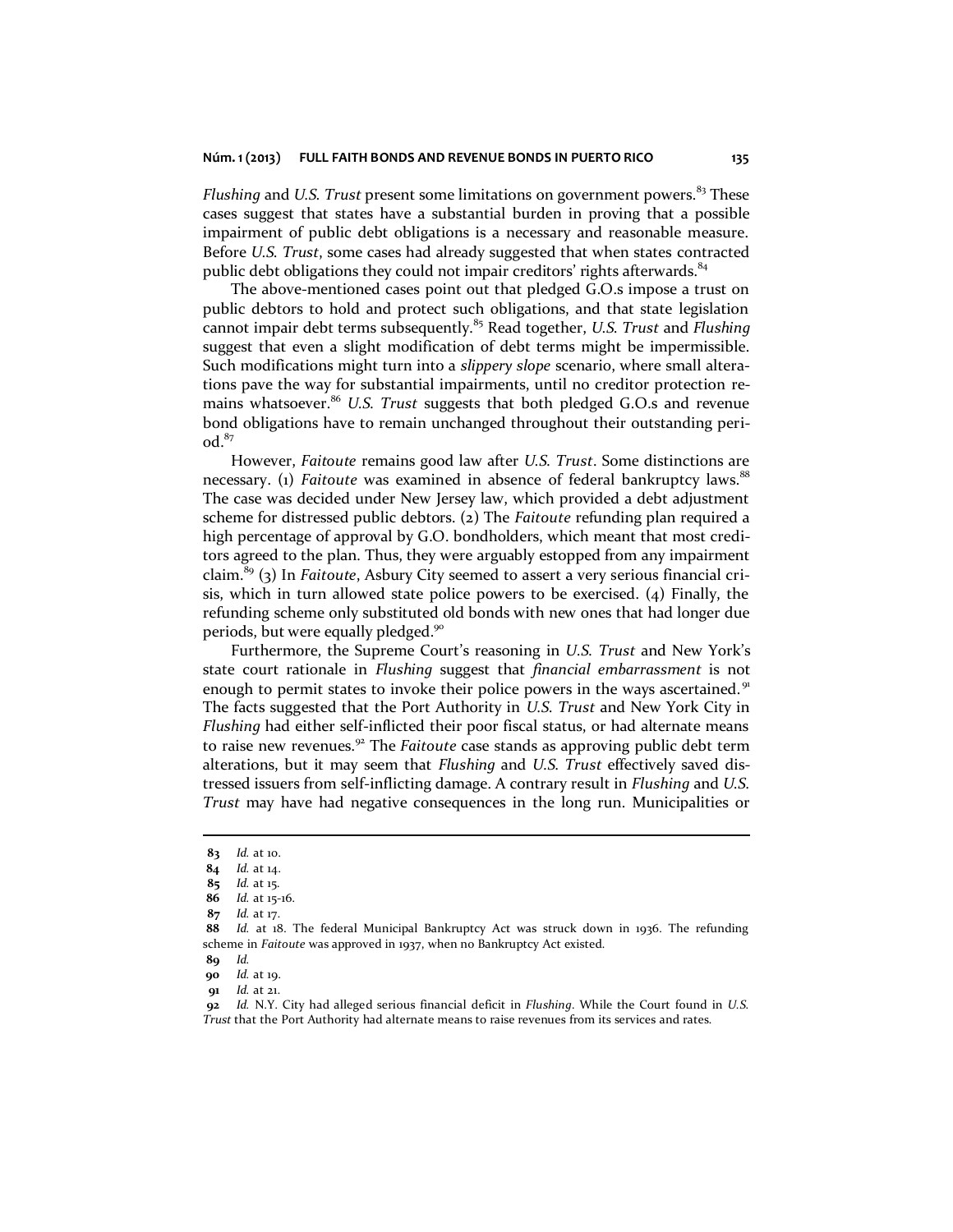other public debt issuers would be frequently tempted to impair bond terms, which would pave the way for higher borrowing costs in the future and render their debt a less attractive investment.<sup>93</sup>

# **IV.** THE PUERTO RICO SCENARIO

## *A. Impairment of Contracts*

It has been established that public debt, both full faith and credit G.O.s and revenue bonds, cannot, ordinarily, be impaired. *Flushing<sup>94</sup>* points out that when the full faith, credit and taxing powers pledge is a constitutional provision, which debt issuer is required to comply with, the state may not approve legislation that suspends or blocks bondholders' rights, i.e., creditors' claims on a due debt or the right to seek judicial remedies by virtue of debt terms, even when the state asserts negative financial balances. Such suspension or foreclosure of creditors' rights to claim, even when temporary, seems contrary to a constitutional full faith pledge. In other words, when the state constitution requires debt issuers to pledge their faith and credit, issuers are committed to full and prompt payment on the debt as due and no statute can materially impair said commitment by temporarily suspending or foreclosing creditors' rights.

*U.S. Trust*<sup>95</sup> stands for the proposition that a revenue bond issuer may not substantially deplete its pledged revenues, even when it asserts a necessity to do so based on public policy preferences. Such depletion of revenue may imply impermissible contract impairment when alternate means were available to achieve the preferred policies. However, *Faitoute* still holds that if a G.O. issuer finds itself in a serious and very negative financial crisis, its public debt terms may be modified. For instance, the *Faitoute* Court noted that New Jersey had implemented legislation to protect its subdivision's welfare by creating a special commission that would organize claims presented against distressed public debtors.

In *Faitoute*, the Court pointed to state rules providing that the bondrefunding scheme required approval by a very high percentage of creditors.<sup>96</sup> It was also noted that the refunding plan did not block creditors' remedies.<sup>97</sup> In-

**<sup>93</sup>** *See id.* at 24-27. *Faitoute* has recently been called into doubt by lower courts. See *In re Jefferson County*, 465 B.R. 243, 293 (Bkrtcy. N.D. Ala. 2012), where a Bankruptcy Court declared in *dicta* that only *Faitoute* had sustained alterations to bond contracts outside bankruptcy proceedings and that only dubious value remained in it. See also *George D. Hardin, Inc. v. Village of Mount Prospect*, 99 Ill.2d 96, 104 (1983), where the Illinois Supreme Court stated that only *Faitoute* stood as upholding alterations to bondholders' rights. However, *Faitoute* is still very much good law and we do not think it should be otherwise. The alleged dubious value of *Faitoute* is not widespread; in fact, the contrary may be true and it seems to be a commonly cited reference in federal and state courts.

**<sup>94</sup>** Flushing Nat. Bank v. Municipal Assistance Corp., 40 N.Y.2d 731 (1976).

**<sup>95</sup>** U.S. Trust Co. of New York v. New Jersey, 431 U.S. 1 (1977).

**<sup>96</sup>** In fact, 85% of creditors were required to approve the refunding plan in *Faitoute.*

**<sup>97</sup>** Contrary to what had happened in *Flushing*, in which the struck statute blocked any creditor claim for a three-year period.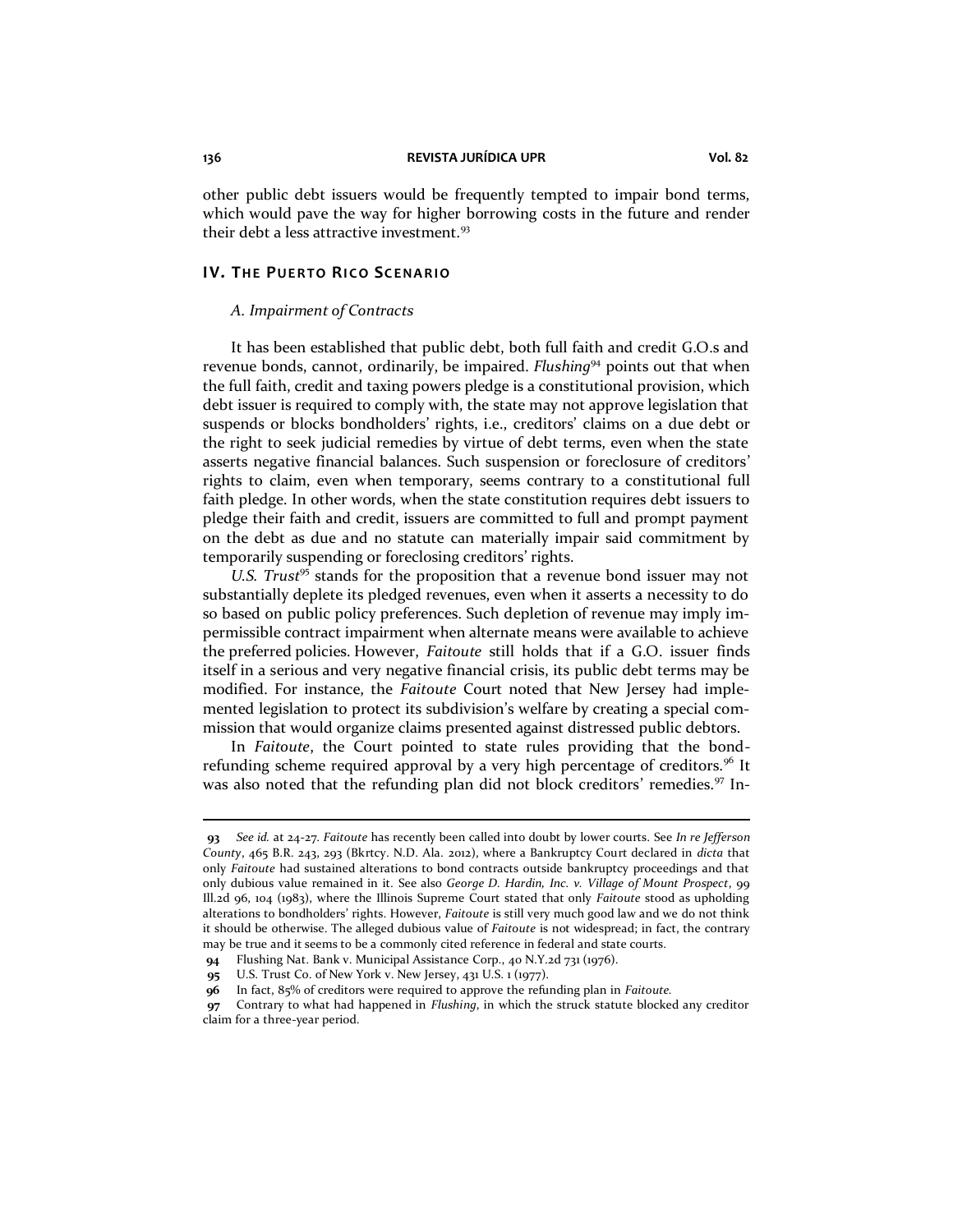stead, the plan only exchanged defaulted bonds for newly issued ones with longer due periods, but the same pledge remained in place. It should be noted that the New Jersey Supreme Court had judicially sanctioned the refunding scheme, and plan approval required a prior judicial determination as to whether:

(1) [T]he municipality is unable to pay in full according to their terms the claims proposed to be adjusted or composed, and perform its public functions and preserve the value of property subject to taxation, (2) the adjustment or composition is substantially measured by the capacity of the municipality to pay, (3) it is in the interest of all the creditors affected thereby, and (4) that it is not detrimental to other creditors of the municipality.<sup>98</sup>

The debtor in *Faitoute* seemed to positively demonstrate its need for an emergency plan in view of its heavy amounts of debt, the financial crises of the period and the widespread high levels of deficit at the time.<sup>99</sup>

Since no bondholder suit has been initiated for payment on Puerto Rico's G.O.s, no case has judicially construed article six, section two of the Constitution of Puerto Rico. There are no judicial determinations as to whether the Constitution requires every Commonwealth G.O. to be pledged with the full faith and credit or whether said pledge is only permissive and activated by legislative provisions authorizing the particular bond issuance. New York's Constitution states that: "[n]o indebtedness shall be contracted by any county, city, town, village or school district unless such . . . shall have pledged its faith and credit for the payment of the principal thereof and the interest thereon."<sup>100</sup> Thus, it seems clear that New York's Constitution prohibits some G.O. debt issuances, unless debtor pledges its faith and credit.

The Constitution of the Commonwealth of Puerto Rico provides that:

The power of the Commonwealth to contract and to authorize the contracting of debts shall be exercised as determined by the Legislative Assembly, but no direct obligations of the Commonwealth for money borrowed directly by the Commonwealth evidenced by bonds or notes for the payment of which the full faith credit and taxing power of the Commonwealth shall be pledged shall be issued by the Commonwealth . . . .<sup>101</sup>

The Commonwealth's full faith pledge, it seems, may only be activated by legislative prevision.

**<sup>98</sup>** Faitoute Iron & Steel Co. v. City of Asbury Park, 316 U.S. 502, 504 (1942).

**<sup>99</sup>** It must be remembered that *Faitoute* was resolved in 1942, just as World War II and the Great Depression were on their way, and the defaulted G.O. bonds in question dated back to the prosperous Roaring Twenties era.

**<sup>100</sup>** N.Y. CONST. art. VIII, § 2.

**<sup>101</sup>** P.R. CONST. art. VI, § 2.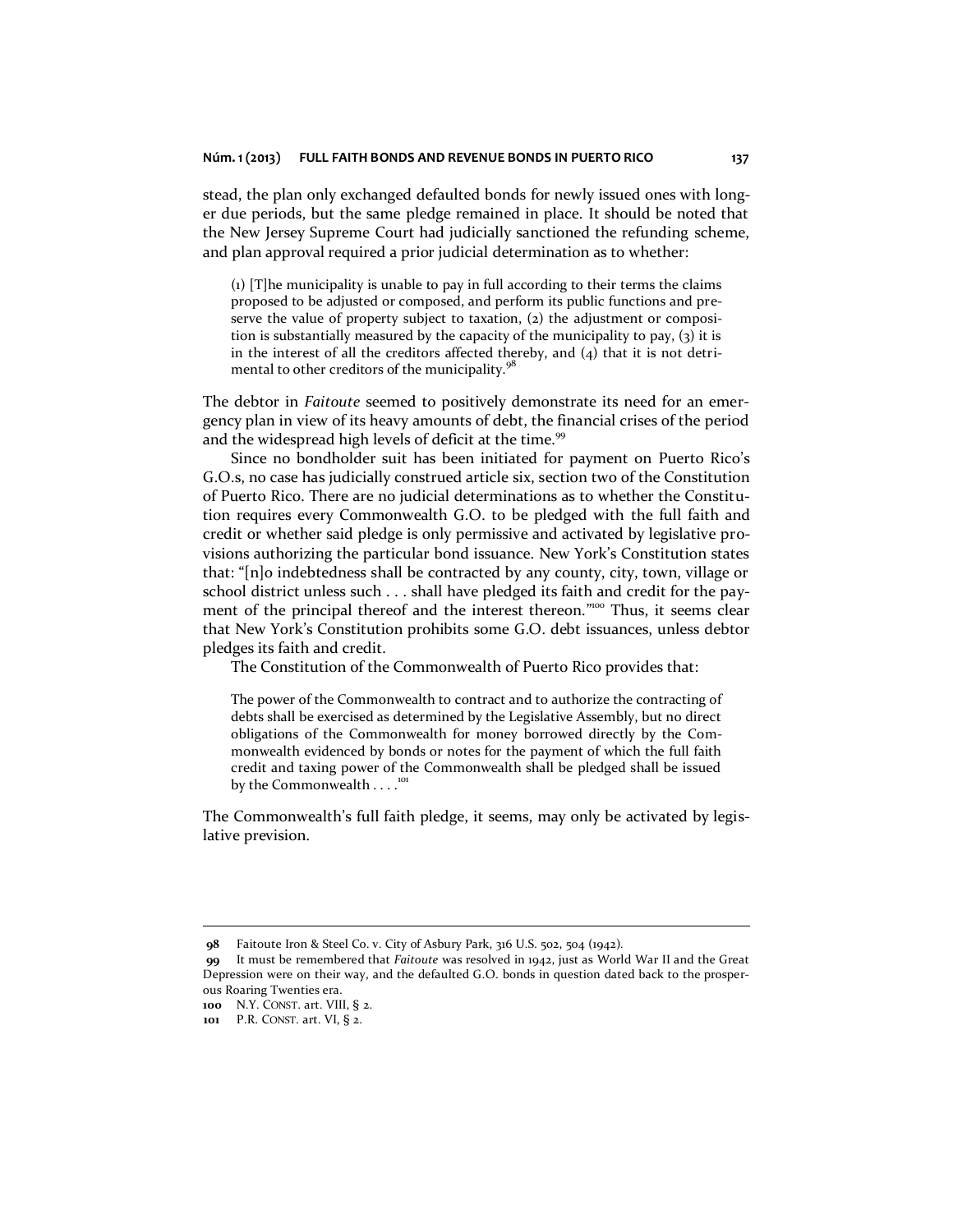# 1. The Constitutional Amendment of 1961

In 1961 Congress passed a Joint Resolution amending article three of the Puerto Rico Federal Relations Act,<sup>102</sup> providing that said Resolution take effect upon approval by a majority of the Puerto Rican electorate in a referendum amending the Commonwealth's Constitution.<sup>103</sup> The Commonwealth Legislature accordingly approved a Resolution in September 29, 1961 providing for the holding of said referendum, which in turn passed by majority of the popular vote on December 10, 1961.<sup>104</sup> This referendum added some provisions to the Commonwealth Constitution and substituted the wording in the Puerto Rico Federal Relations Act that limited the Commonwealth's debt-incurring powers.<sup>105</sup> This amendment added the full faith and credit pledge wording to the public debt provisions in the Commonwealth Constitution, which were not in its original language of  $1952.^{106}$ 

Said pledge has full constitutional force, and, as we have seen, may not be statutorily impaired. Thus, the *Flushing* case is illustrative here and *U.S. Trust* remains very relevant. Of course, these interpretations have substantial caveats, i.e., the *Faitoute* case, and the fact that no Puerto Rican court has judicially construed these constitutional provisions.

### *B. Full Faith and Credit Bondholders' Remedies*

We have seen that a state may not, ordinarily, impair its debt obligations; whether they are G.O.s or revenue bonds. But what happens if creditors claim payment as due and debtor only alleges that there are no funds available?

As we have stated, G.O. bondholders may bring suit in state court claiming face value on the bonds, as the Commonwealth Constitution provides.<sup>107</sup> Furthermore, the Constitution provides that in such circumstances Puerto Rico's Secretary of the Treasury may be required to allocate available funds for payment on the claimed debts<sup>108</sup> and in a default scenario the Constitution requires that creditors be paid first.<sup>109</sup>

G.O. bondholders cannot seize Commonwealth property. Accordingly, they cannot obtain court orders seizing government revenues. This is equally true for revenue bond creditors. These creditors cannot seize revenue bond issuer's properties, nor can they seize issuer's bank accounts. When the full faith and credit are pledged in G.O. debts, said pledge is to be understood as a commit-

**<sup>102</sup>** Puerto Rican Federal Relations Act, 48 U.S.C.A. § 745 (West 2012).

**<sup>103</sup>** Act of Aug. 3, 1961, Pub. L. No. 87-121, § 1, 75 Stat. 245 (1961).

**<sup>104</sup>** 48 U.S.C.A. § 745.

**<sup>105</sup>** *Id.*

**<sup>106</sup>** *See* P.R. CONST. art. VI, § 2.

**<sup>107</sup>** *Id.*

**<sup>108</sup>** *Id.*

**<sup>109</sup>** *Id.* § 8.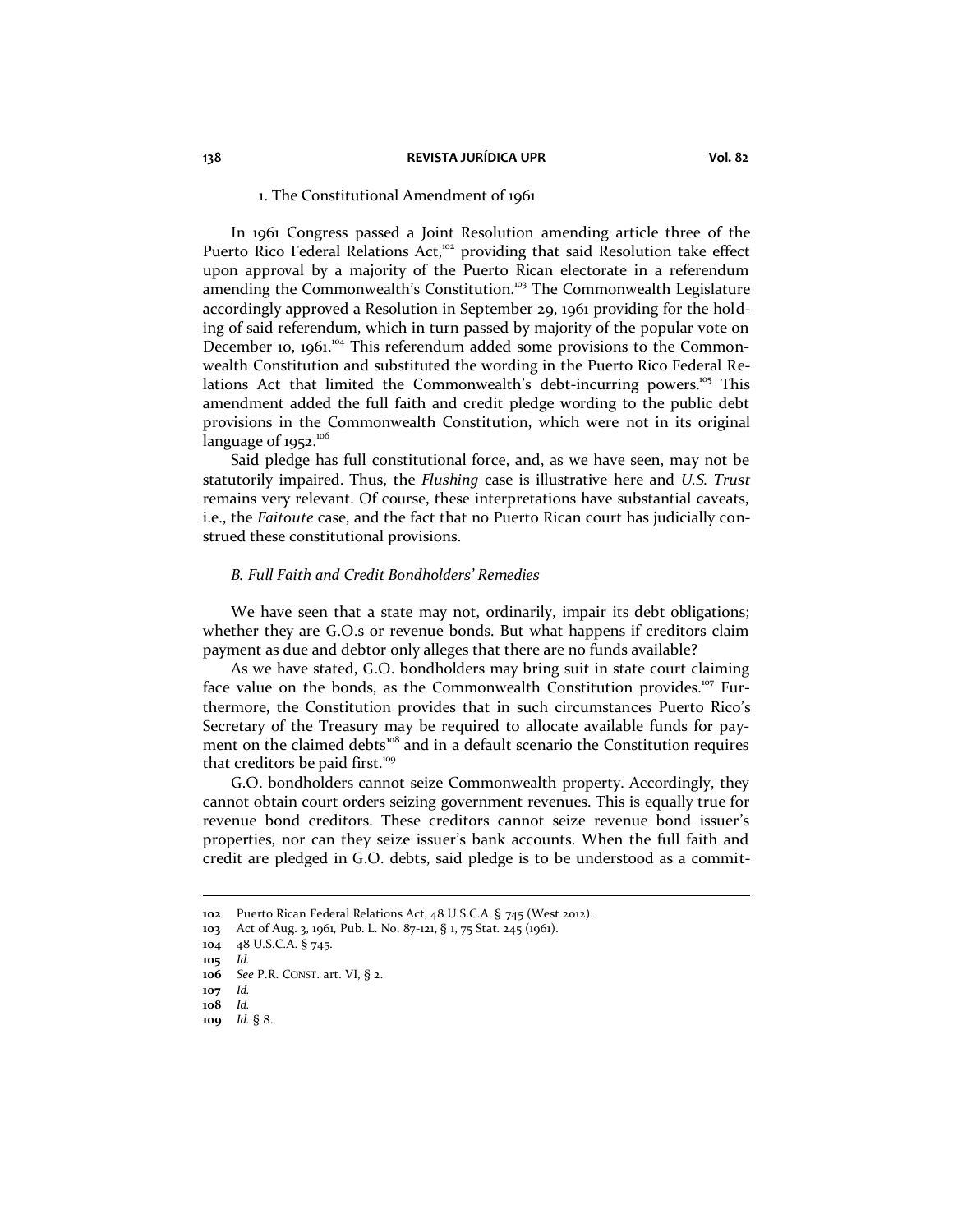#### **Núm. 1 (2013) FULL FAITH BONDS AND REVENUE BONDS IN PUERTO RICO 139**

ment to pay when such debt becomes due and a commitment to raise the necessary revenues for prompt payment. Ordinarily, state police powers cannot be construed to impair debt terms in a way that would affect creditors' rights.

In revenue bond obligations, issuers may not deplete or deliberately diminish revenues pledged for payment. Also, states may not strip revenue bond issuers from their revenue collecting authority or taxing powers. Said authority stripping by the state could amount to an impermissible impairment of contract obligations because revenue bond issuer has been denied the powers it had asserted as payment capability. In fact, some Puerto Rican revenue bond issuers have provisions in their enacting statutes that guarantee the issuer will not act in ways that would impair its debt obligations.<sup>110</sup> These statutes may also provide a pledge stating that the revenue bond issuer will not be stripped of its granted powers until its debts are fully paid and discharged.<sup>111</sup>

Thus, we have seen that G.O.s are the equivalent of a non-securitized debt. "Apart from these procedural safeguards, there is nothing inherent in a general obligation to make it more than unsecured debt."<sup>112</sup> Since the full faith pledge in G.O.s does not imply any security interest or lien upon Puerto Rico's properties or funds, creditors may not be able to attach Commonwealth funds or monies.<sup>113</sup> But Puerto Rico gives first-claim right, or first-revenue right, from which creditors may obtain payment in case state revenues are not sufficient to cover all public expenses in a given fiscal year.<sup>114</sup> Accordingly, revenue bond creditors may have somewhat more leeway in claiming payment. Their available remedies depend on the particular statutes, regulations or covenants of the pertinent revenue bond issuer, but, ordinarily, they do not have security interests or lien rights over issuer's properties.

## **CON C L US I ON**

Commonwealth G.O.s should be understood as full faith debts. Thus, they may be regarded as unsecured obligations. Revenue bonds are also unsecured debts. Creditor assurance rests not on a possible attachment of Commonwealth property, but on other means. As we have seen, state police powers are generally not to be construed in ways that would block compliance with bond terms.

Assurance also rests in part on the fact that rating agencies, such as Moody's, Standard & Poor's and Fitch's continually examine and rate Puerto Rico's finances. <sup>115</sup> In addition, Puerto Rico's Constitution provides *self-limitations* on the level

**<sup>110</sup>** *See, e.g.,* P.R. LAWS ANN. tit. 22, § 200 (2009).

**<sup>111</sup>** *See id.* § 215.

<sup>112 1</sup> ROBERT A. FIPPINGER, THE SECURITIES LAW OF PUBLIC FINANCE 66-68 (2011).

**<sup>113</sup>** *See id.*

**<sup>114</sup>** P.R. CONST. art. VI, § 8.

**<sup>115</sup>** *See* Government Development Bank, *Investor Resources: Commonwealth of Puerto Rico*, http:// www.gdb-pur.com/investors\_resources/commonwealth.html (last visited May 29, 2012).